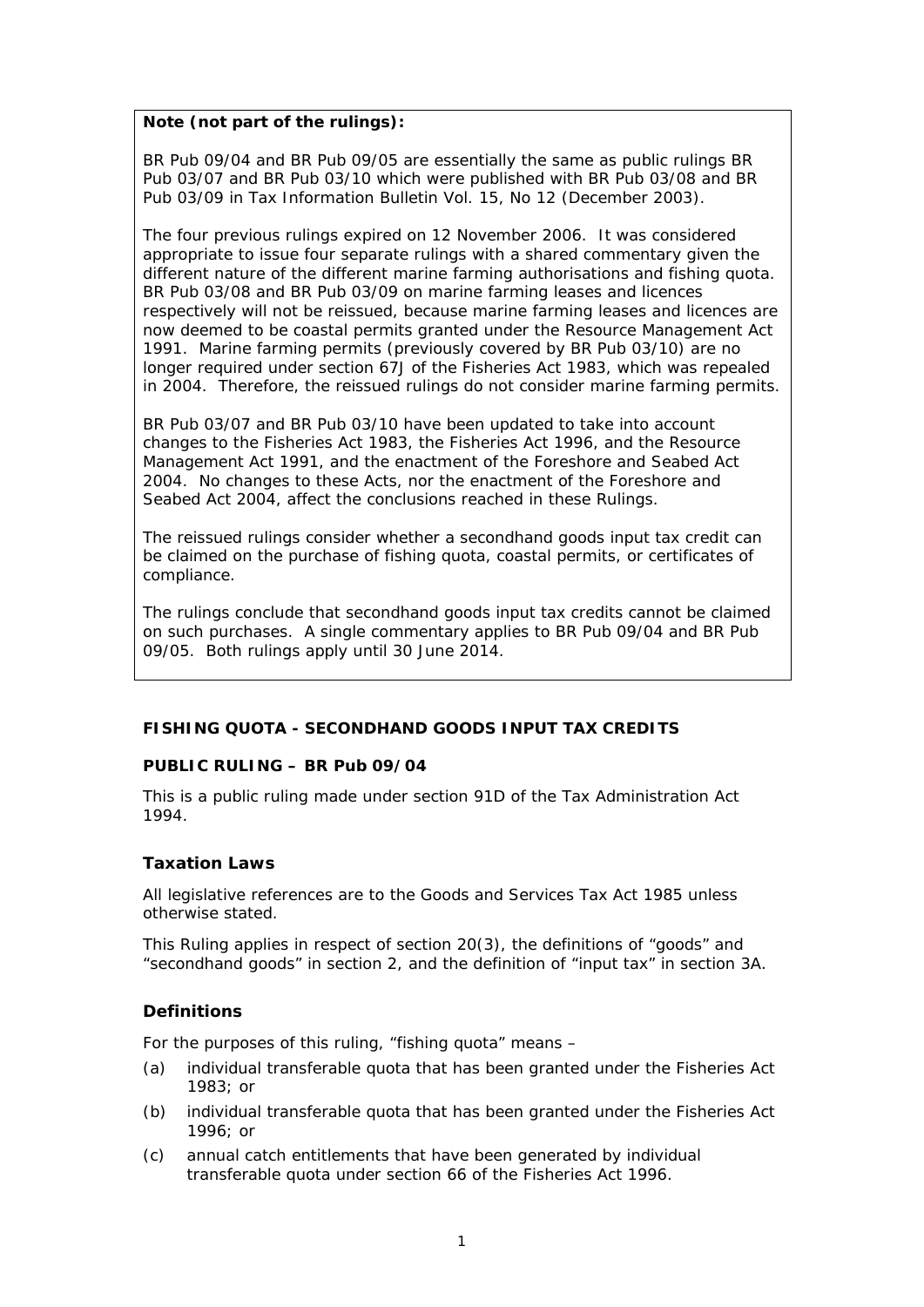# **The Arrangement to which this Ruling applies**

The Arrangement to which this Ruling applies is the supply of fishing quota. The supply of fishing quota must satisfy the following conditions:

- 1. The supply by the vendor is a supply made by way of sale.
- 2. The supply is not a taxable supply.
- 3. The supply is made to the purchaser, who is a GST-registered person.
- 4. The fishing quota is situated in New Zealand at the time of supply.
- 5. The fishing quota is acquired for the principal purpose of making taxable supplies.

### **How the Taxation Laws apply to the Arrangement**

The Taxation Laws apply to the Arrangement as follows:

- Fishing quota is not a good in accordance with the definition of "goods" in section 2. As a result, fishing quota will not constitute "secondhand goods" for the purposes of the Act.
- The purchaser of such fishing quota will not be entitled under section 20(3) to deduct from the amount of output tax payable in a taxable period any amount of input tax in respect of the supply of the fishing quota.

### **The period for which this Ruling applies**

This Ruling applies to a supply of fishing quota where the time of the supply occurs or occurred at any time during the period 13 November 2006 to 30 June 2014.

This Ruling is signed by me on 26 June 2009.

**Susan Price**  Director, Public Rulings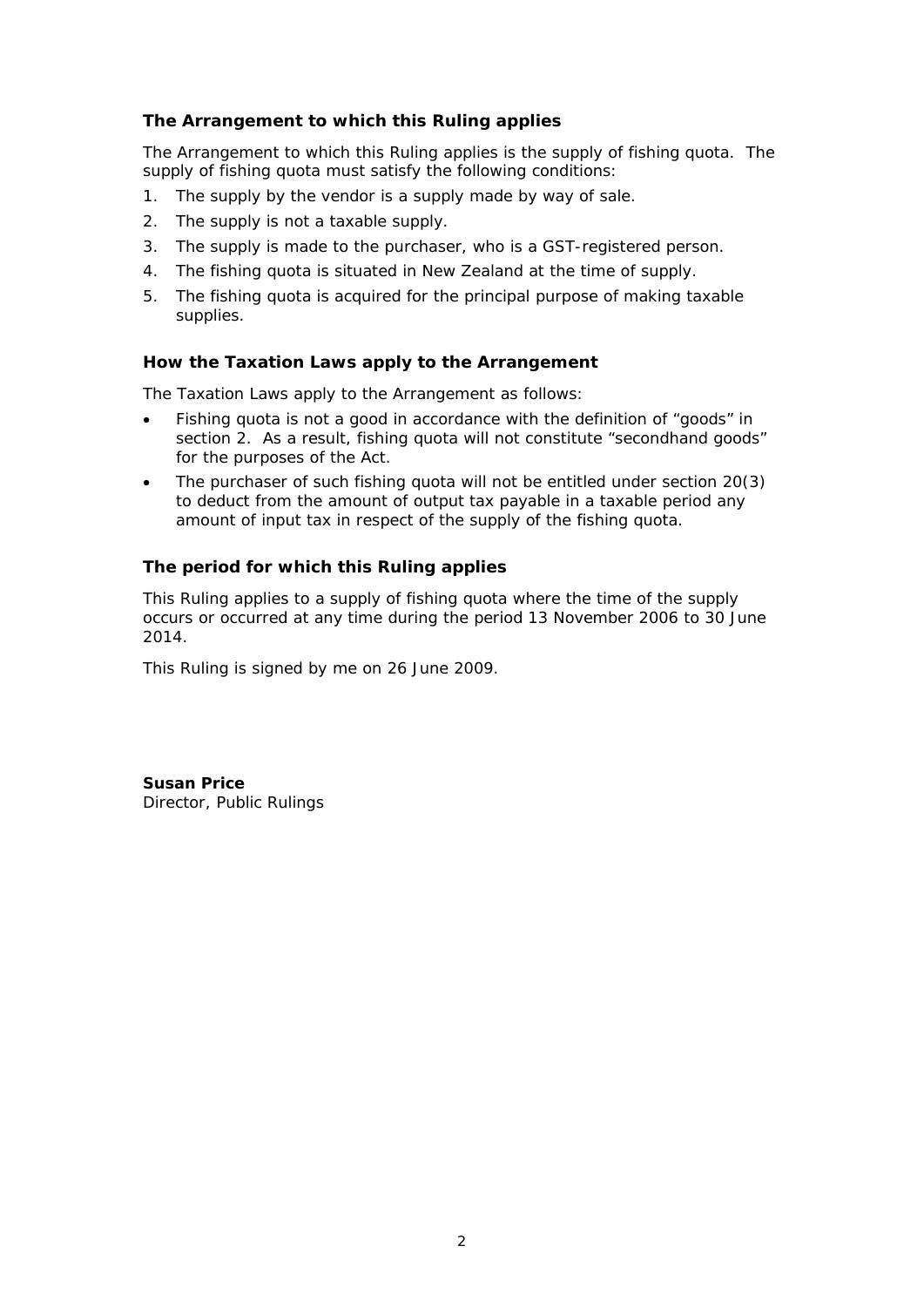### **COASTAL PERMITS AND CERTIFICATES OF COMPLIANCE - SECONDHAND GOODS INPUT TAX CREDITS**

### **PUBLIC RULING - BR Pub 09/05**

This is a public ruling made under section 91D of the Tax Administration Act 1994.

### **Taxation Laws**

All legislative references are to the Goods and Services Tax Act 1985 unless otherwise stated.

This Ruling applies in respect of section 20(3), the definitions of "goods" and "secondhand goods" in section 2, and the definition of "input tax" in section 3A.

### **Definitions**

For the purposes of this ruling—

- "coastal permit" means a resource consent in the form of a coastal permit granted under the Resource Management Act 1991; and
- "certificate of compliance" means a certificate of compliance granted under the Resource Management Act 1991.

### **The Arrangement to which this Ruling applies**

The Arrangement to which this Ruling applies is the supply of a:

- coastal permit; or
- certificate of compliance.

The supply of a coastal permit or certificate of compliance must satisfy the following conditions:

- 1. The supply by the vendor is a supply made by way of sale.
- 2. The supply is not a taxable supply.
- 3. The supply is made to the purchaser, who is a GST-registered person.
- 4. The coastal permit or certificate of compliance is situated in New Zealand at the time of supply.
- 5. The coastal permit or certificate of compliance is acquired for the principal purpose of making taxable supplies.

### **How the Taxation Laws apply to the Arrangement**

The Taxation Laws apply to the Arrangement as follows:

- A coastal permit or certificate of compliance is not a good in accordance with the definition of "goods" in section 2. As a result, the coastal permit or certificate of compliance will not constitute "secondhand goods" for the purposes of the Act.
- The purchaser of a coastal permit or certificate of compliance will not be entitled under section 20(3) to deduct from the amount of output tax payable in a taxable period any amount of input tax in respect of the supply of the coastal permit or certificate of compliance.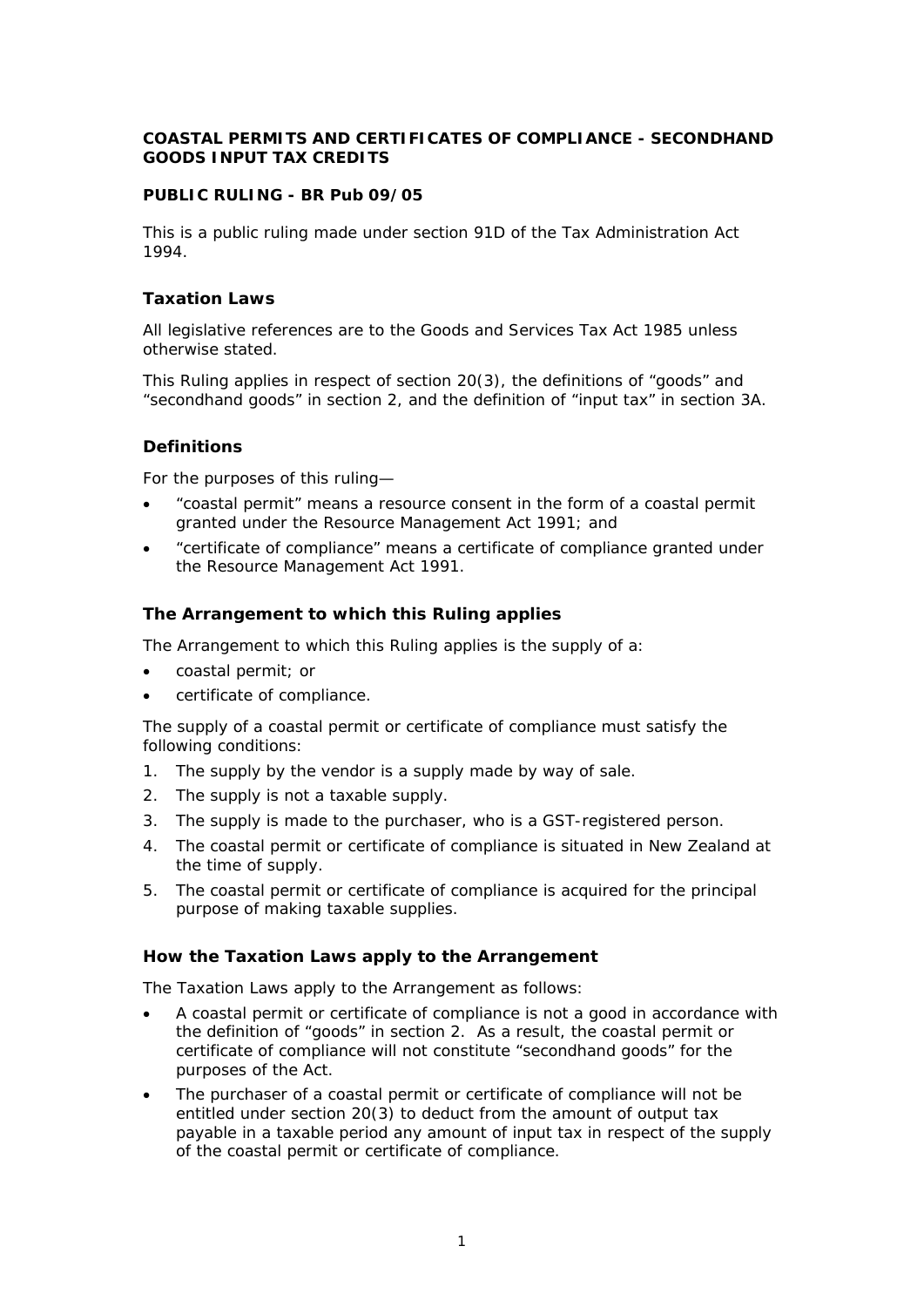# **The period for which this Ruling applies**

This Ruling applies to a supply of a coastal permit or a certificate of compliance where the time of the supply occurs or occurred at any time during the period 13 November 2006 to 30 June 2014.

This Ruling is signed by me on 26 June 2009.

**Susan Price**  Director, Public Rulings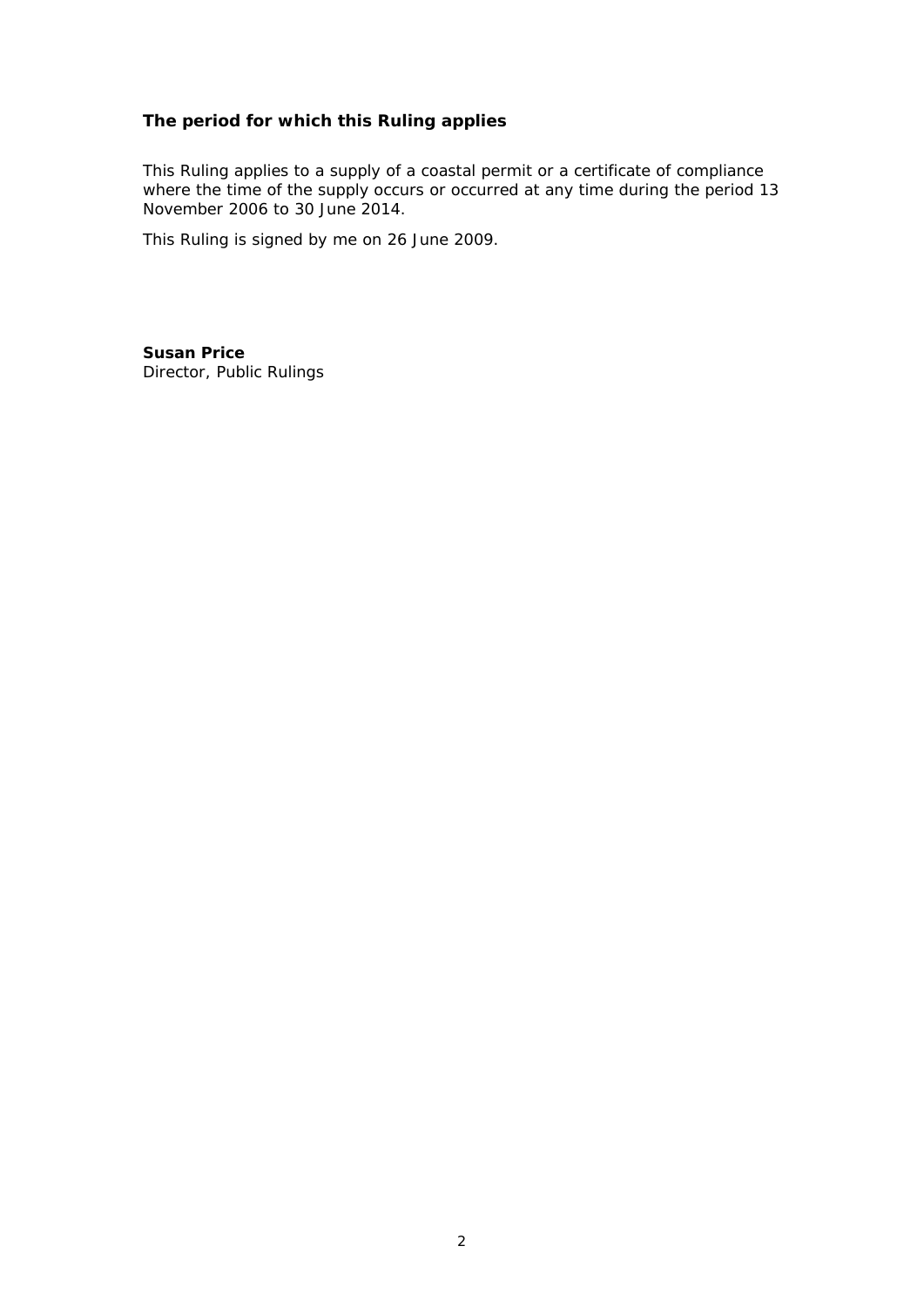### **COMMENTARY ON PUBLIC RULINGS BR PUB 09/04 and BR PUB 09/05**

This commentary is not a legally binding statement, but is intended to provide assistance in understanding and applying the conclusions reached in Public Rulings BR Pub 09/04 and BR Pub 09/05 ("the rulings").

### **Summary**

Individual transferable quota and annual catch entitlements cannot be categorised as usufruct rights, sales of goods coupled with a licence, or profits à prendre. Individual transferable quota and annual catch entitlements have to be regarded as unique property rights, with their characteristics determined from the provisions of the fishing legislation. Individual transferable quota and annual catch entitlements are personal property, however, these rights are choses in action. Therefore individual transferable quota and annual catch entitlements are not "goods", and therefore not "secondhand goods", for the purposes of the Goods and Services Tax Act 1985.

Coastal permits and certificates of compliance are not personal or real property but are unique statutory rights created under the Resource Management Act 1991. Therefore, coastal permits and certificates of compliance are not "goods", and therefore not "secondhand goods", for the purposes of the Goods and Services Tax Act 1985.

### **Background**

BR Pub 09/04 and BR Pub 09/05 consider whether a GST input tax credit is available to registered persons who acquire fishing quota or coastal permits and certificates of compliance from unregistered persons. While this commentary considers both fishing quota and coastal permits and certificates of compliance, fishing quota need to be dealt with separately from coastal permits and certificates of compliance because different statutory requirements exist for each. Before looking at the relevant GST legislation, the natures of fishing quota and coastal permits and certificates of compliance need to be considered.

### **Fishing quota**

The fishing quota being considered are individual transferable quota and annual catch entitlements as defined in section 2 of the Fisheries Act 1996.

Individual transferable quota were established and allocated in 1986 under the Fisheries (Quota Management Areas, Total Allowable Catches, and Catch Histories) Notice 1986, which was issued under the Fisheries Act 1983. They appear to have been allocated based on a person's commercial fishing history. No charge was made for the quota initially allocated. Individual transferable quota does not provide a "free" right, however, because an annual levy must be paid. These levies are typically significant.

The annual catch entitlement was introduced under the Fisheries Act 1996, and section 66 of that Act provides that the annual catch entitlement is generated by the individual transferable quota at the beginning of each fishing year. Section 74 provides that the annual catch entitlement confers the immediate right to catch fish in a given year. Section 132 and 133 provide that the individual transferable quota and annual catch entitlement may be transferred.

Individual transferable quota and annual catch entitlements are not the same, but they are both unique statutory rights that may be bought, sold and, in the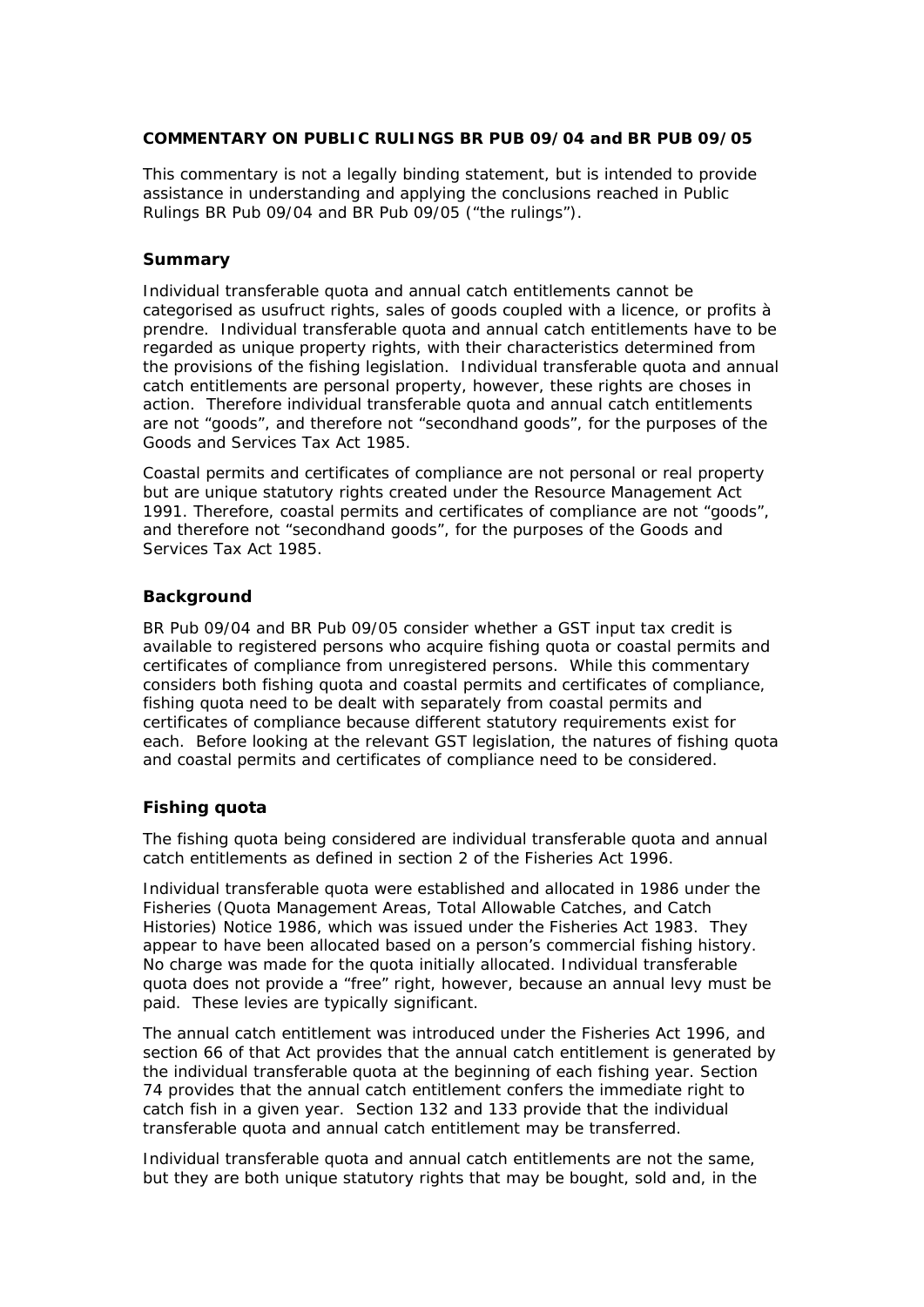case of individual transferable quota, may have interests registered against them. Even though annual catch entitlements are generated from individual transferable quota and are separate property rights, this commentary will use the term "fishing quota" to refer to both rights for the sake of convenience.

While most fishing quota are held by large organisations, individual fishers hold some small parcels of fishing quota. Some of these fishers may not make supplies in excess of \$60,000 in a 12-month period (\$40,000 prior to 1 April 2009), so are not required to register for GST under section 51 of the Goods and Services Tax Act 1985. One of these non-registered fishers may sell their fishing quota (individual transferable quota or annual catch entitlements) to a person who is registered for GST. The question arises as to whether the purchaser may claim a GST input tax credit.

### **Nature of fishing quota**

There is no definitive statement in any of the fisheries legislation as to the nature of fishing quota. The expression "individual transferable quota" was not defined in the Fisheries Act 1983. While the term is defined in the Fisheries Act 1996, the definition appears to have been added to ensure all quota allocated under the different Acts are regarded as fishing quota for the purposes of the Fisheries Act 1996.

The change between the Fisheries Act 1983 and Fisheries Act 1996 appears to have affected the characteristics that could be ascribed to fishing quota. Under the 1983 Act, the fundamental rights acquired by the holder of fishing quota (as determined from the legislation) were that the quota holder had the right to catch and take away for their own purposes:

- a specified quantity
- of a particular fish species
- from a particular area (the quota management area)
- in a specific period (in a year, although a quota is issued in perpetuity).

These rights could be dealt with in ordinary commercial dealings; they could be bought and sold, used as security, and have interests registered against them.

The nature of individual transferable quota granted under the Fisheries Act 1983 has been considered in court decisions. Under the 1983 Act the individual transferable quota granted the right to fish rather than the right to receive annual catch entitlements. The Court of Appeal considered the nature of fishing quota in *New Zealand Fishing Industry Association (Inc) v Minister of Fisheries* 22 July 1997, CA 82/97). The case involved the judicial review of a decision made by the Minister of Fisheries to reduce the total allowable commercial catch for snapper in quota management area 1. The Court of Appeal made various comments regarding the nature of fishing quota. Tipping J stated (at page 16):

While quota are undoubtedly a species of property and a valuable one at that, the rights inherent in that property are not absolute. They are subject to the provisions of the legislation establishing them. That legislation contains the capacity for quota to be reduced. If such reduction is otherwise lawfully made, the fact that quota are a "property right", to use the appellants' expression, cannot save them from reduction. That would be to deny an incident integral to the property concerned.

The Court of Appeal confirmed that individual transferable quota are property under the Fisheries Act 1983, although the court provides little in the way of further guidance on the precise nature of individual transferable quota except to state that the characteristics of quota must be determined from the legislation.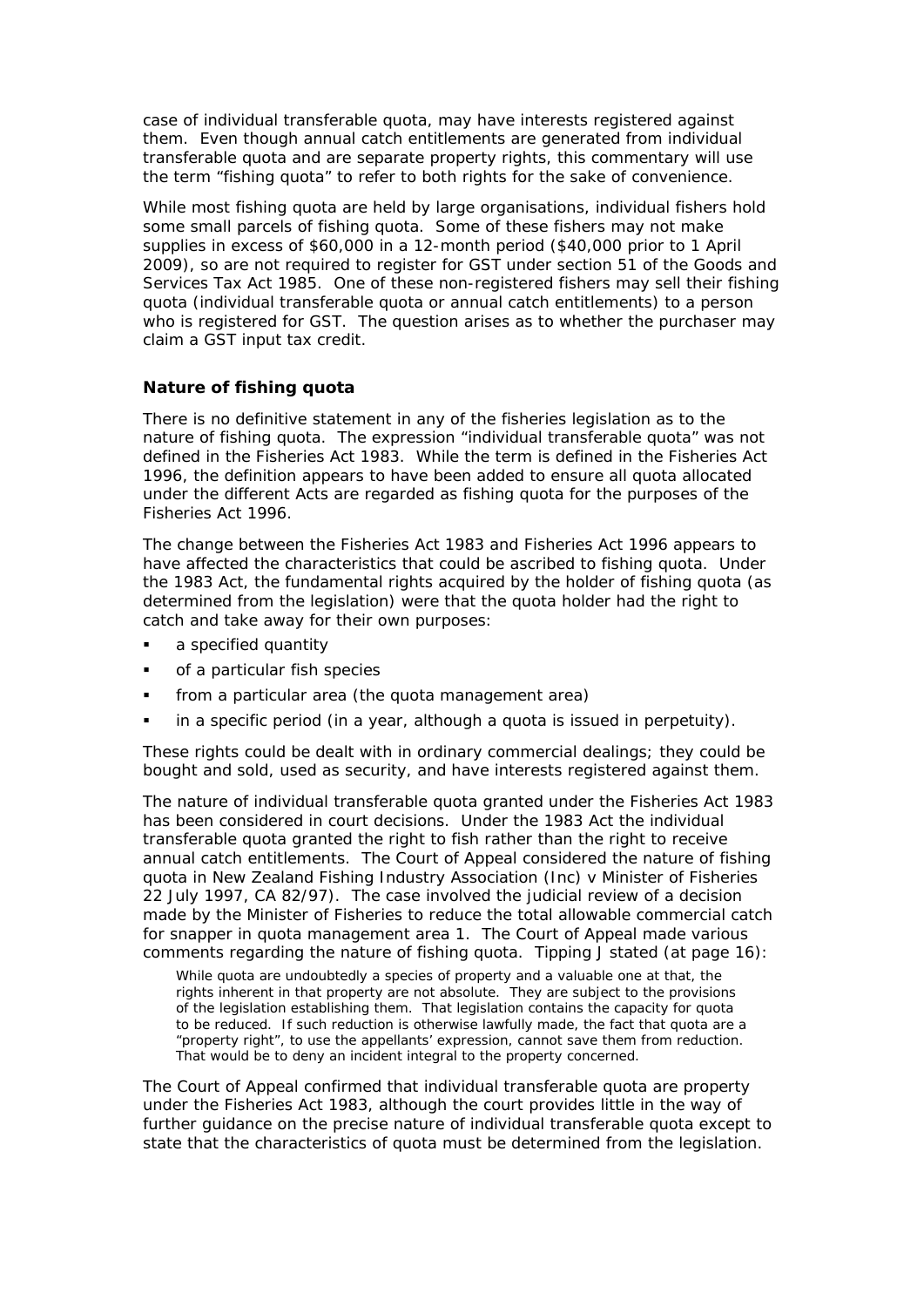Further clarification of individual transferable quota was provided by Baragwanath J in *Antons Trawling Co Ltd v Smith* [2003] 2 NZLR 23. In dealing with a contractual dispute, Baragwanath J stated that individual transferable quota are statutory choses in action (at paragraph 5):

The root of title is the issue under the quota management system ... of individual transferable quota (ITQ) which is a statutory chose in action comprising a fraction of the total of exclusive rights to fish commercially a particular species of fish within one of the ten quota management areas into which the exclusive economic zone is divided. Rights to ITQ are codified by the relevant legislation, especially the Fisheries Amendment Act 1986 and the Fisheries Act 1996.

This dicta, while useful, does not fully explain the rights and obligations that arise in relation to individual transferable quota, particularly in relation to the change in the nature of the entitlement under the Fisheries Act 1996. One of the major differences in relation to the rights derived by holding fishing quota is the introduction of the concept of an "annual catch entitlement". Instead of the individual transferable quota providing a right to catch a specified amount of fish, the individual transferable quota now "generates" an annual catch entitlement on the first day of the fishing year under section 67 of the 1996 Act. Fish are now generally caught under the authority of a fishing permit and an annual catch entitlement (there is also a deemed value payment procedure set out in the legislation). For holders of an individual transferable quota, the annual catch entitlement is separately tradeable, so that for a particular year a quota owner may sell their annual catch entitlement while retaining the individual transferable quota that will generate another annual catch entitlement the following year.

The lack of an in-depth judicial analysis of the nature of fishing quota in general means it is necessary to examine the characteristics and rights granted under the fisheries legislation. These can then be compared with recognised categories of property. If they are sufficiently similar, it may be appropriate to conclude that the individual transferable quota and annual catch entitlements should be regarded as belonging to that particular category. Alternatively, it may be that the most appropriate conclusion is that individual transferable quota and annual catch entitlements are not sufficiently similar to anything else and must be regarded as a separate category of property.

Several suggestions have been made as to the nature of fishing quota. The terms "usufruct right" and "profit à prendre" have been suggested to describe fishing quota. A further possibility is that a fishing quota might be regarded as the sale of goods coupled with a licence to retrieve the goods. This commentary considers these possible classifications in the following order:

- Is fishing quota a "usufruct right"?
- Is fishing quota the sale of goods coupled with a licence to remove the goods?
- Is fishing quota a "profit à prendre"?

### *Is fishing quota a usufruct right?*

The term "usufruct right" is a civil law rather than common law term. As New Zealand's jurisprudence is based on the common law and doctrine of precedent, the term "usufruct right" is largely unknown to New Zealand law. The basis of this term in the civil law as opposed to common law is confirmed by the definition of the word "usufruct" in the *Concise Oxford English Dictionary* (11th edition, Oxford University Press, Oxford, 2006), which provides:

**usufruct** *n.* (Roman law) the right to enjoy the use of another's property short of the destruction or waste of its substance.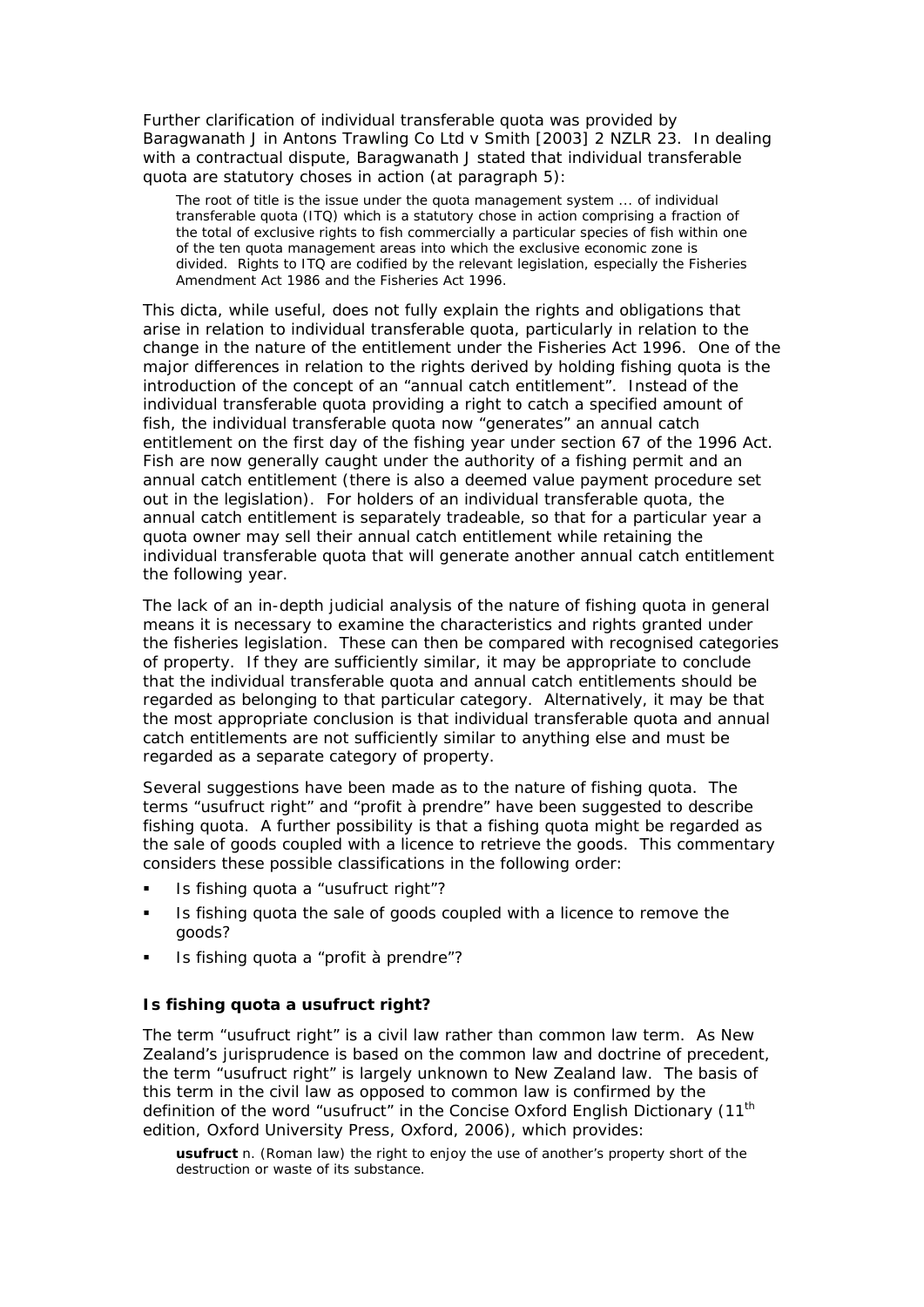A more expansive definition of the term "usufruct" is found in *Black's Law Dictionary* (8th edition, West Group,2004):

**usufruct** *n.* [fr. Latin *usufructis*] *Roman & civil law*. A right to use and enjoy the fruits of another's property for a period without damaging or diminishing it, although the property might naturally deteriorate over time. … In modern civil law, the owner of the usufruct is similar to a life tenant, and the owner of the thing burdened is the *naked owner*. …

The South African case *Geldenhuys v CIR* (1947) 14 SATC 419 provided a full judicial consideration of the nature of a usufruct right. The case concerned the assessability of an amount of income that arose from the sale of a flock of sheep. The taxpayer's husband died leaving the taxpayer with a "life interest" in her husband's estate, with their children as the ultimate beneficiaries. The flock of sheep was valued at £1,451 at the date of the husband's death. The flock declined in number after the husband's death due to drought, and a lesser number of sheep were sold for £4,941 some years later. The taxpayer used the proceeds from the sale to invest, purportedly for her own benefit. The Commissioner sought to include the difference in the taxpayer's assessable income.

The taxpayer argued that she was unable to be assessed on this amount as she was only a usufructuary in relation to the sheep. This meant she had a right only to use the sheep, with no liability for waste due to circumstances beyond her control. She accepted that this also meant the investment did not belong to her.

Steyn J (with whom Herbstein and Ogilvie Thompson AJJ agreed) delivered the leading judgment. In considering the nature of a usufruct right, Steyn J made the following observations (at page 424):

According to some authorities, … movables which are consumed or impaired (*consumuntur et minuuntur*) by use cannot be subject to a full and complete usufruct, but they can be made the subject of an incomplete usufruct, a quasi-usufruct. In this class of movables cattle and animals are, according to the authorities, included.

After referring to further texts and commentaries, Steyn J reached the following conclusions (at page 428):

The passages from *Domat* and *Huber* which I have set out above, however, make it clear in my judgment, that with regard to the cattle and other animals to which they refer these authorities hold that the *dominium* remains with the remainderman; the usufructuary, according to the passage from *Huber* cited above having no right to sell or kill them and being obliged to restore them. … The authorities appear to be agreed that the usufructuary is only entitled to the young or progeny over and above the full complement of the flock. The full number of the flock must be maintained, the young replacing the old as they die, but the flock as an entity must be returned.

#### *Application to fishing quota*

It seems difficult to apply the concept of a "usufruct right" to fish except perhaps in a fish-farming situation. The nature of a usufruct right, even if it did apply in a New Zealand context, appears inconsistent with the characteristics of either individual transferable quota or annual catch entitlements.

A usufruct right is a right to use property without liability for waste. However, under the individual transferable quota or annual catch entitlements a person obtains the right directly or indirectly to take the relevant fish from the sea and provide these for consumption. In the case of the direct right, the owner of an annual catch entitlement is under no obligation in relation to all the other fish in the sea. Further, the owner of an individual transferable quota or an annual catch entitlement does not have to give a school of fish back at the end of the period, although it will obviously be in their best interests to manage the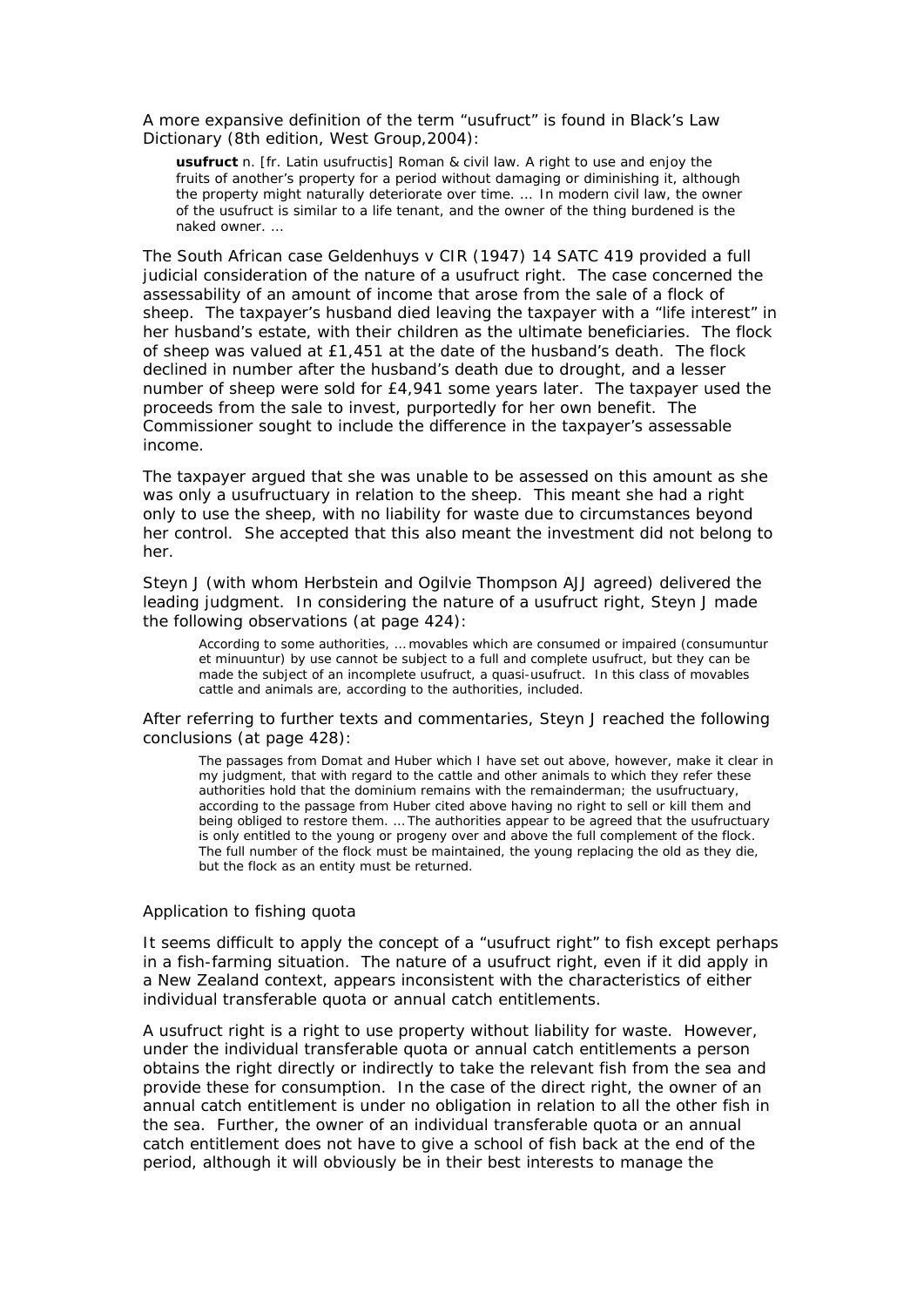fisheries resources to ensure sustainability in accordance with the principles in the Fisheries Act 1996.

It is also noted that a usufruct right is typically granted for a finite period, which is consistent with the annual catch entitlement, but the individual transferable quota is granted in perpetuity. However, in neither case is there an obligation to restore fish at the end of the year or to maintain the resource generally.

The characteristics of a usufruct right are not sufficiently similar to the characteristics of either individual transferable quota or annual catch entitlements for there to be any serious possibility that either of them could be a usufruct right.

### *Is fishing quota the sale of goods coupled with a licence to remove the goods?*

The concept of a sale of goods with a licence to remove the goods refers to a contract for the sale of goods, where a licence is granted to the purchaser to go onto land (typically the vendor's land) to get the goods. For instance, an agreement for the right to take trees from a property could be the sale of goods coupled with a licence to enter onto the land and remove the trees. Alternatively, the agreement might constitute a profit à prendre, which is discussed below.

The distinction between an agreement for the sale of goods with a licence and a profit à prendre appears to turn on whether the purchaser is obliged to take the trees, or simply may take the trees. This follows from the definition of "goods" in the Sale of Goods Act 1908. The definition provides that the term "goods" "includes emblements, growing crops, and things attached to or forming part of the land which are agreed to be severed before sale or under the contract of sale". Thus, unless the agreement between the parties requires that the trees shall be severed, the trees will not be goods under the Sale of Goods Act 1908.

If the purchaser *is obliged* to take the trees, then the agreement is more likely a contract for the sale of goods coupled with a licence to retrieve the trees, but if the purchaser *may* take the trees, then the agreement between the parties is more likely to be a profit à prendre.

This issue was addressed by Young J in the Supreme Court of New South Wales in *Ellison v Vukicevic* (1986) 7 NSWLR 104. The case concerned the nature of an agreement between a landowner and a quarrying company. In return for the payment of a royalty, the quarrying company was entitled to quarry for sand and sandstone on the landowner's property. In distinguishing between a profit à prendre and a contract for the sale of goods, Young J states (at page 116):

Taking all these factors together it seems to me that the document looks more like a profit à prendre than a licence, but I must also look at the distinction between profits and sale of goods.

After a considerable search, it seems to me that the most accurate statement of the law in this connection is provided by *Hinde McMorland Sim* (...at 715), where the authors say:

"… profits à prendre and contracts for the sale of goods are seen as mutually exclusive, the former consist only of contracts relating to fructus naturales or other parts of the realty where the purchaser has merely a right or option to sever, while the latter consist of:

- (1) All sales of fructus industriales regardless of who is to sever them;
- (2) All sales of fructus naturales or other parts of the realty which are to be severed by the vendor before property passes to the purchaser; and
- (3) All sales of fructus naturales or other parts of the realty which the purchaser is under a contractual obligation to sever."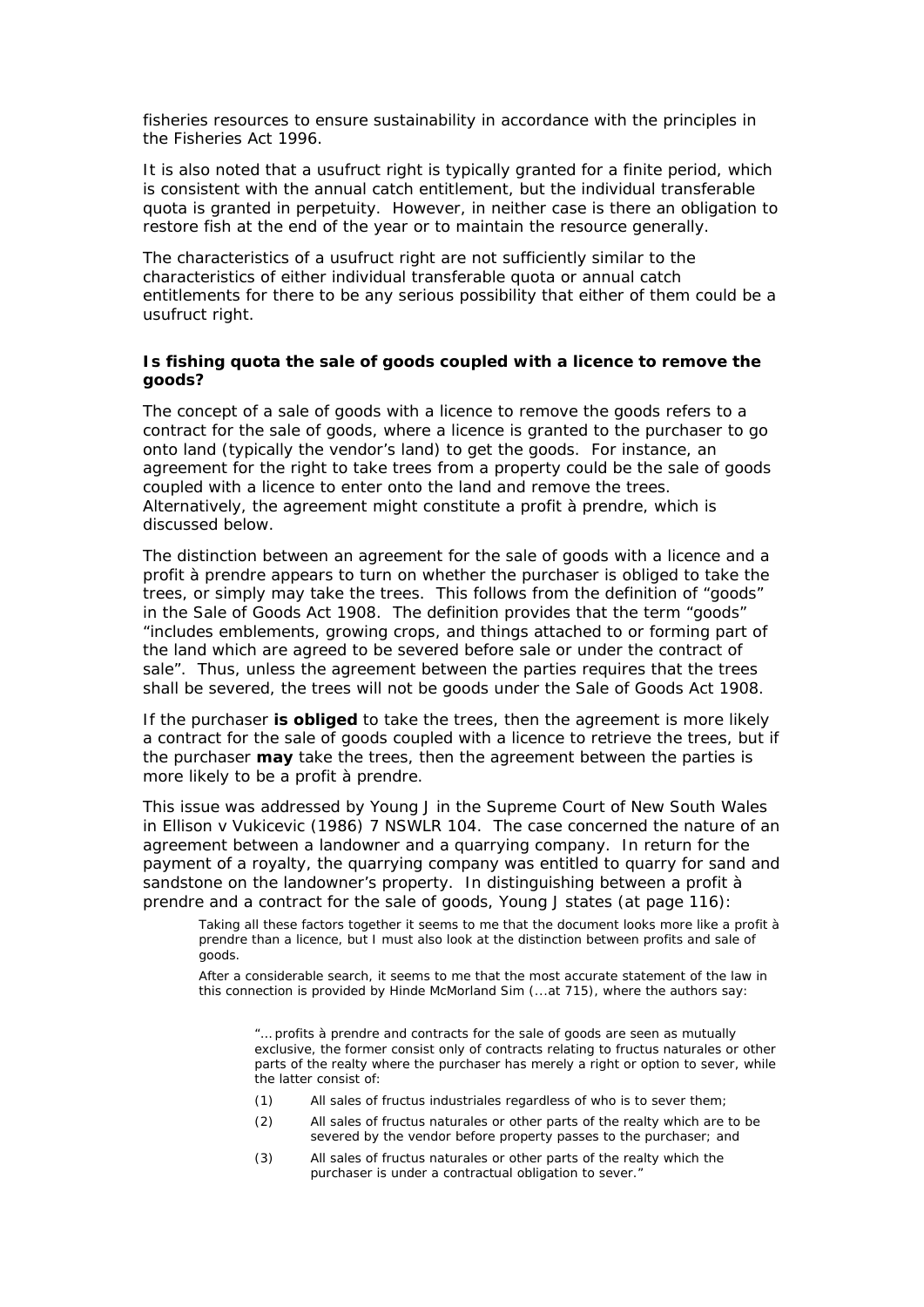Thus if the document puts on the purchaser an obligation to sever there is a contract for the sale of goods including a licence to go onto the land for the purpose of carrying out the contract, but if the purchaser merely has the option to sever then there is a profit à prendre.

In dealing with this issue, Young J referred to a statement in *Hinde McMorland and Sim Land Law* (Butterworths, Wellington, 1978–79). That statement still represents the view of the authors as it is included in the latest edition of *Hinde McMorland and Sim's Land Law in New Zealand* (Vol 2, LexisNexis NZ, Wellington 2003). On the basis of this, the key distinguishing feature between a profit à prendre and a sale of goods coupled with a licence to retrieve the goods is that a profit à prendre gives rise only to an *option* to sever and take the goods, while there is an obligation to take the goods under a contract for sale.

This is consistent with the New Zealand Supreme Court decision in *Egmont Box Ltd v Registrar General of Lands* [1920] NZLR 741.

### *Application to fishing quota*

In determining whether either individual transferable quota or annual catch entitlements could be regarded as the sale of goods coupled with a licence to remove the fish, assistance can be derived from the Fisheries Act 1983. The individual transferable quota were originally allocated without cost to fishers based on their prior catch histories. However, in order to exercise the rights under the individual transferable quota (and now the associated annual catch entitlement) the fishers must pay an annual levy.

In determining whether either individual transferable quota or annual catch entitlements is the sale of goods coupled with a licence to remove the fish, the key distinction is whether there is an obligation or merely an option to take the fish. This question appears to be answered in regulation 5(3) of the Fisheries (Cost Recovery Levies for Fisheries Services) Order 2008 (similar to nowrepealed section 28ZC(3) of the Fisheries Act 1983). The regulation provides that the levy is payable by holders of individual transferable quota irrespective of whether they take the fish, aquatic life, or seaweed to which the quota relates is taken.

Given that the levy is payable regardless of whether the fish are caught in relation to the quota, individual transferable quota should not be regarded as a sale of the fish because there is no obligation to take the fish. It is also noted that the levy charged is for administering the quota management system rather than necessarily being a "price" payable for the fish. Further, the fish are not "made available" – the owner of an annual catch entitlement must still catch the fish. Thus, situations might exist where the owner of an annual catch entitlement is unable to catch the amount of the particular species for which they have an entitlement. The characteristics of a fishing quota are more consistent with the owner of an individual transferable quota or annual catch entitlement having only a right, directly or indirectly, to catch the fish. Therefore, the terms of the ownership of the individual transferable quota or annual catch entitlement are inconsistent with it being an agreement for the sale of goods.

#### *Is fishing quota a profit à prendre?*

The concept of profit à prendre has been referred to in relation to fishing quota in other contexts. The New Zealand Law Commission in "The Treaty of Waitangi and Maori Fisheries" (Preliminary Paper No 9, Wellington, 1989) referred to fishing quota in the form of individual transferable quota as being in the nature of a profit à prendre. The Law Commission stated (at paragraph 4.20):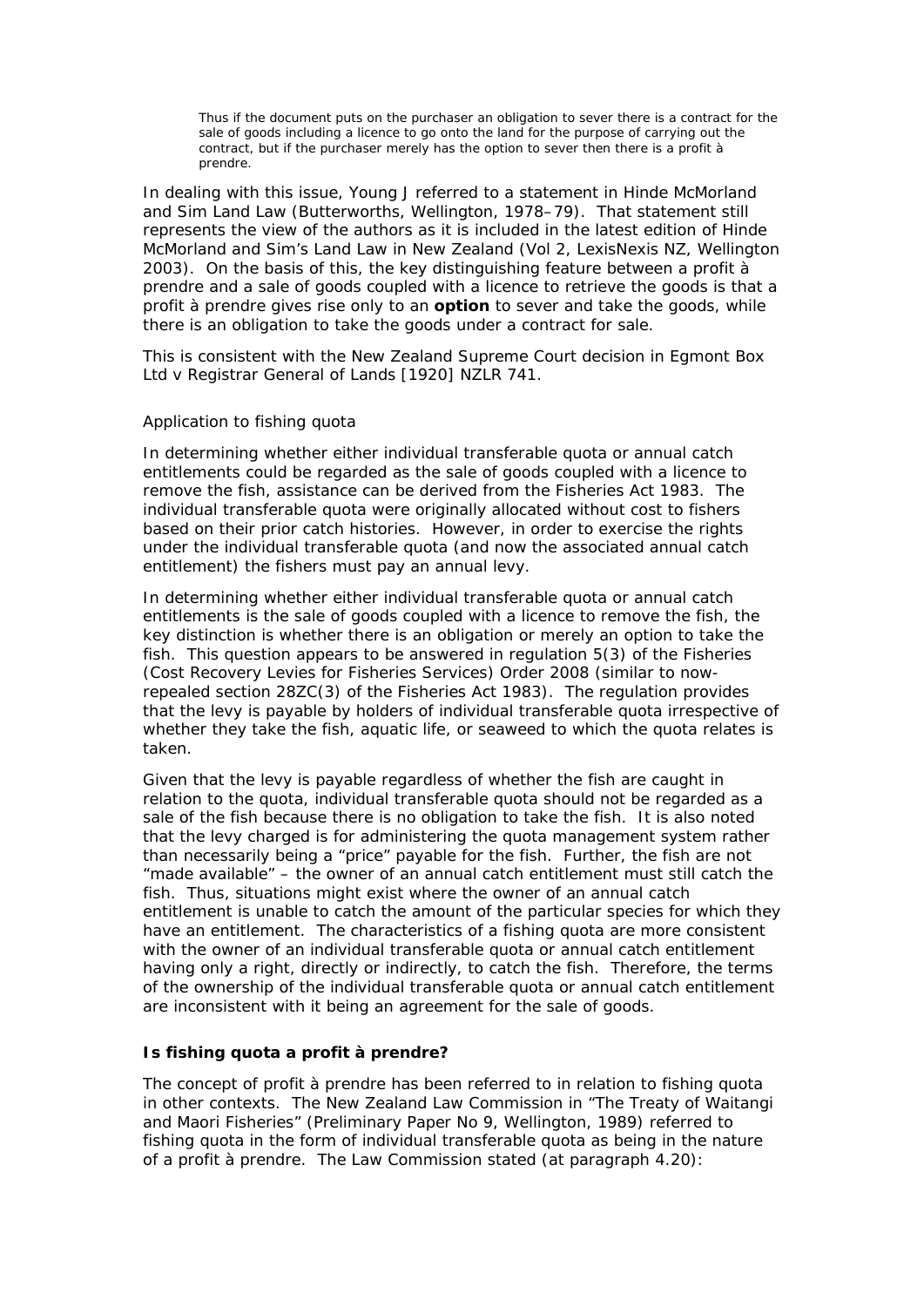In economic terms the [individual transferable quota] scheme has created a new limited monopoly akin to those arising from other restrictive licensing schemes, such as liquor licences and taxi licences. In legal terms it has converted a public right to fish commercially (subject, of course, to regulation) into a series of private rights. It has created a new property right in the nature of a profit à prendre – broadly an ongoing right to take something tangible that is present on another person's land – and allocated that right to those who held, or had recently held, commercial fishing licences at the time of its commencement.

#### *What is a profit à prendre?*

The nature of a profit à prendre can be gained from the definition in "Easements and Profits à Prendre", *Halsbury's Laws of England* (vol 14, 5th ed, Butterworths, London, 2008) paragraph 254:

A profit à prendre is a right to take something off another person's land. It may be more fully defined as a right to enter another's land and to take some profit of the soil, or a portion of the soil itself, for the use of the owner of the right. A profit à prendre is a servitude.

Profits à prendre are often contrasted with easements or licences. All three items (profits à prendre, easements and licences) confer a right to enter onto land for a particular purpose. However, the distinguishing feature of a profit à prendre is that it confers an additional right to remove something from the land. While this concept has been used in relation to rights to take trees, turf and minerals, it has also been applied to the taking of fish and other game from land.

One of the earlier cases on point is *Wickham v Hawker* [1835–42] All ER 1. The case was concerned with the nature of the right provided to an individual providing the "liberty of hawking, hunting, fishing, and fowling". The issue was whether this was a personal licence in which case it could be exercised only by the individual or whether it was a right in the nature of a profit à prendre that could be exercised by servants of the indivdual. Parke B made the following observation (at page 5):

This being the rule of law on the subject, the point to be decided here is whether the liberty granted is a mere personal licence of pleasure, or a grant of a licence of profit – a profit à prendre. The liberty of fowling has been decided, in one case, to be a profit à prendre, and may be prescribed for as such (*Davies' Case* (1688) 3 Mod Rep 246). The liberty to hawk is one species of ancupium …, the taking of birds by hawks, and seems to follow the same rule. The liberty of fishing appears to be of the same nature; it implies that the person who takes the fish, takes for his own benefit: it is common of fishing.

The conclusion of the court was that this grant of the liberty of hawking, hunting, fishing, and fowling was a profit à prendre. This decision was followed by the English Court of Appeal decision in *Fitzgerald v Firbank* [1895–9] All ER 445. This case concerned the nature of a grant of exclusive fishing rights in respect of a section of a river. The court considered the nature of the fishing rights because the defendant had polluted the river by discharging waste products from a gravel works into the river which had a significant detrimental effect on the fish in the river. The plaintiffs brought an action for an injunction to stop further pollution and for damages for the pollution to date.

The Court of Appeal decided the case in favour of the plaintiffs. The comments of the various members of the court are useful in terms of identifying the nature of the fishing rights. Lindley LJ made the following comments at page 448:

The right of fishing includes the right to take away fish unless the contrary is expressly stipulated. I have not the slightest doubt about that. Therefore, the plaintiffs have got a right of some sort as distinguished from a mere revocable licence.

What is that? It is a good deal more than an easement; it is what is commonly called a profit à prendre. It is of such a nature that a person who enjoys that right has possessory rights that he can bring an action for trespass at common law for the infringement of those rights.

Rigby LJ, in agreeing with Lindley LJ, went on to state at page 450: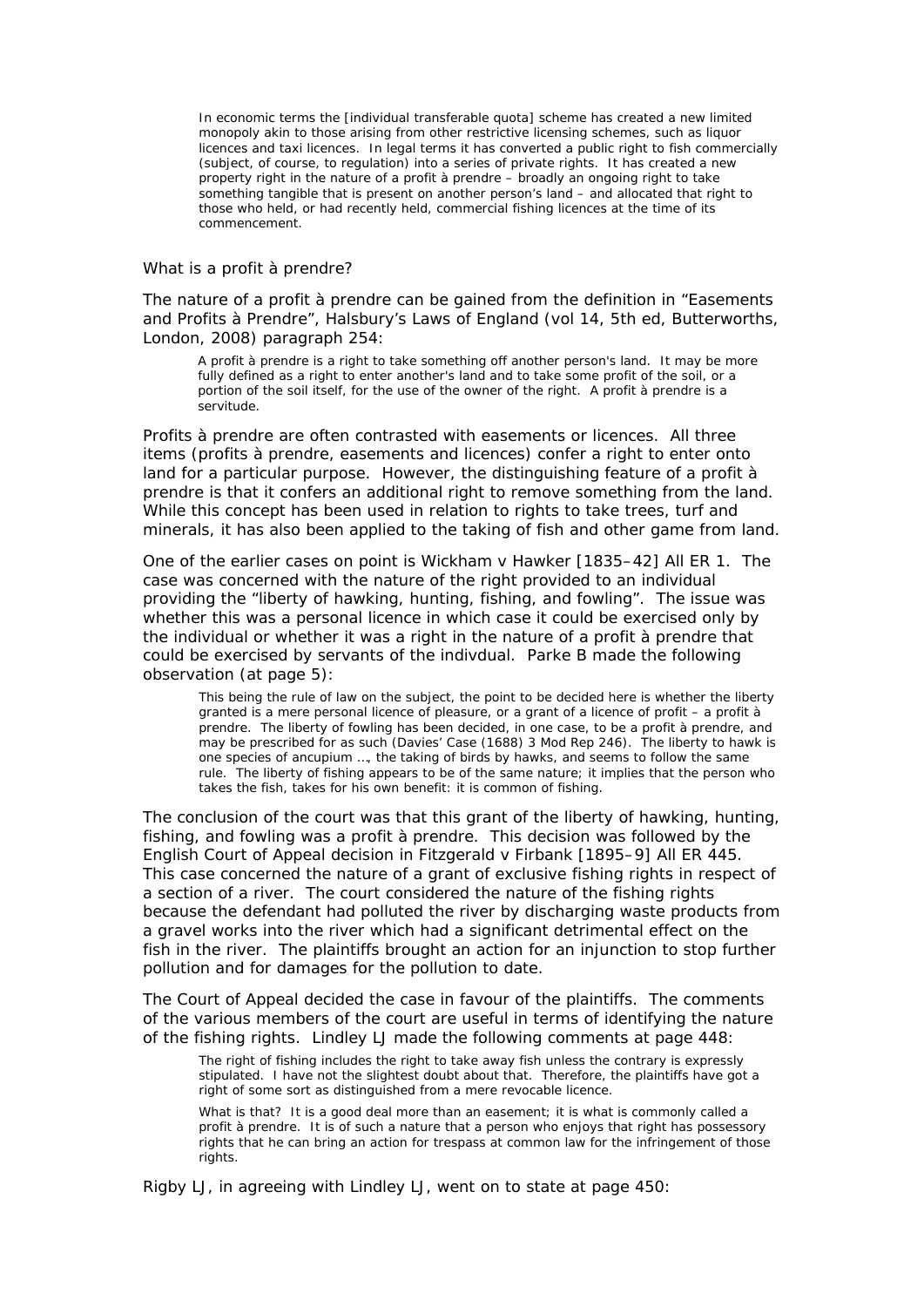I hold that, on the incorporeal hereditament, there is a right of action against any person who disturbs them, either by trespass, or by nuisance, or in any other substantial manner.

This decision was followed by Farwell J in *Nicholls v Ely Beet Sugar Factory Ltd* [1931] All ER 154. That case concerned the plaintiff's ability to bring an action of nuisance seeking an injunction to stop the defendant polluting a river in which the plaintiff held two fishing rights. The defendant sought to defend the action by arguing that the plaintiff's title was not sufficient title to maintain the action in nuisance. The court held that the plaintiff's title, which was a profit à prendre, was sufficient to enable the plaintiff to bring an action in trespass or nuisance to protect that right.

The above cases demonstrate that a feature of a profit à prendre is the right to remove something from the land. The cases also show that the courts have applied this concept to fishing rights. Therefore, on the basis that fishing quota is a "fishing right", it is possible that either the individual transferable quota or the annual catch entitlement is a profit à prendre.

#### *An interest in land*

So far, the cases have concluded that the grant of fishing rights is generally a profit à prendre because it includes the right not only to catch the fish but also to take them away. Another important feature of a profit à prendre is identified in *Nicholls*. This feature is that a profit à prendre is considered an interest in land that, while not explicitly stated in *Nicholls*, is necessarily assumed by the parties, as the plaintiff was bringing an action of nuisance. A nuisance, according to the definition accepted by Goddard CJ in the English case *Howard v Walker* [1947] 2 All ER 197, 199:

Nuisance is the unlawful interference with a person's use or enjoyment of land, or of some right over, or in connection with it.

That a profit à prendre is an interest in land was addressed more directly in *Webber v Lee* (1882) 9 QBD 315. This case concerned the nature of a right that had been granted over certain land to shoot game and to take it away. The plaintiff was arguing that what had been granted was a mere licence, the defendant argued that the right was a profit à prendre.

The English Court of Appeal unanimously decided that the interest was a profit à prendre and an interest in land. While all three judges delivered separate judgments, they all made statements similar to that delivered by Jessel MR (at page 318):

The right to shoot game and to take it away when shot has been decided to be an interest in land and a profit à prendre.

One consequence of a profit à prendre being an interest in land is that a profit à prendre can be created or granted only by the owner of a sufficient estate or interest in the land. *Hinde McMorland & Sim's Land Law in New Zealand* (Vol 2, LexisNexis NZ, Wellington, 2003) states (at page 705):

It is also necessary to ensure that the proposed grantor both has title to the product involved and has capacity as grantor if he or she owns an estate less than the fee simple.

Therefore, a profit à prendre is a right to take something off someone else's land. A profit à prendre has been held in several cases to describe certain fishing rights. Further, it is an interest in land. As it is an interest in land, the fishing rights, if they were to constitute a profit à prendre would need to be granted by a person with a legal estate in the land concerned. However, the cases considered so far have only dealt with fishing rights granted over inland waterways, being lakes, rivers, and streams. While some fishing quota are granted in respect of freshwater species, most fishing quota are granted in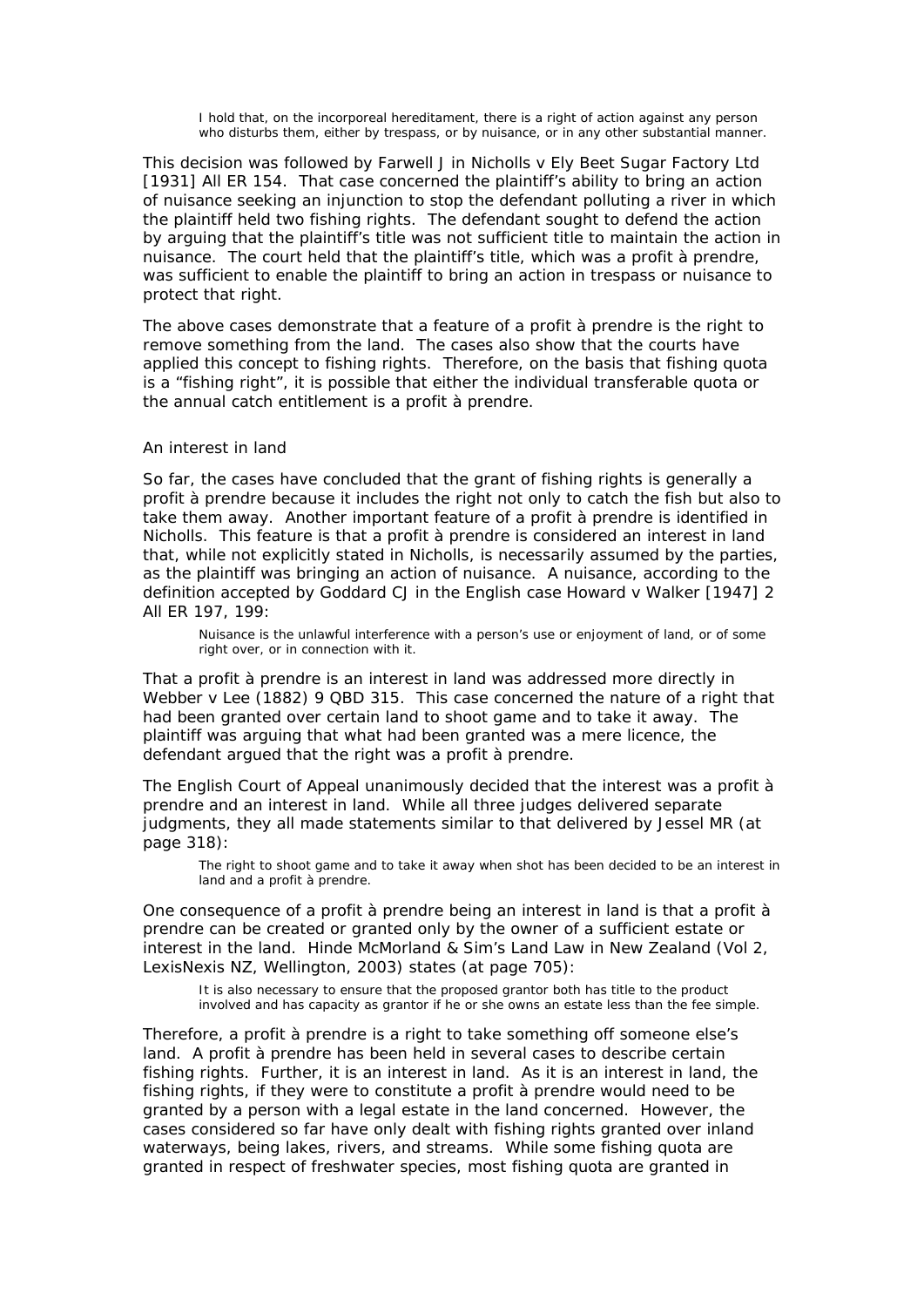respect of species that live in the sea. It needs to be considered whether this makes any difference.

#### *Can a profit à prendre exist in relation to the sea?*

The principles identified in the cases considered regarding fishing rights and profits à prendre have been applied to inland waterways. The current situation also involves fishing quota granted over the open seas. The issue is whether the same principles involving profits à prendre can be applied in this instance.

Some assistance on this issue can be found in the Privy Council decision in *Attorney General for the Province of British Columbia v Attorney General for the Dominion of Canada* [1914] AC 153. This case concerned the ability of the Government of British Columbia to grant various fishing rights. The Government of the Dominion had exclusive authority over the sea coast and inland fisheries, but the Government of British Columbia had exclusive authority over property and civil rights in the province. The case concerned an area known as the "railway belt", which included non-tidal and tidal waters. The question was whether the granting of fishing rights over this area was in the domain of the Government of the Dominion or whether such rights were property rights properly in the domain of the Government of British Columbia.

The Privy Council acknowledged the distinction between tidal and non-tidal waters. Non-tidal waters are those such as lakes, rivers, and other inland waterways, excluding those parts of rivers and other waterways that meet the sea and as such are tidal. Tidal waters include those areas where non-tidal waters meet tidal waters, at the mouths of streams and in estuaries, as well as the sea coast. The open seas appear to fall into a separate category.

The Privy Council held that in respect of non-tidal waters, the right to grant fishing rights is a property right and as such exists with the owner of the underlying land. It is a private property right. In the case of rivers, title to the underlying land may be held by private individuals, but in the case of lakes, the title to the underlying land is typically reserved to the Crown. On the facts of the case, this should have meant that the Government of British Columbia had exclusive authority to grant fishing rights. However, the Government of British Columbia had specifically granted ownership of the particular land in question back to the Government of the Dominion.

The railway belt also included tidal waters. The issue was whether the principles that applied to non-tidal waters could have equal application to tidal waters. The Privy Council concluded that the same principles did not apply. In respect of the tidal waters, there was an overriding public right to fish in tidal waters, which was subject to regulation only by the Government of the Dominion. Viscount Haldane stated (at pages 167 and 168):

The general principle is that fisheries are in their nature mere profits of the soil over which the water flows, and that title to a fishery arises from the right to the solum. A fishery may of course be severed from the solum, and then it becomes a profit à prendre in alieno solo and an incorporeal hereditament. The severance may be effected by grant or by prescription, but it cannot be brought about by custom, for the origin of such a custom would be an unlawful act. But apart from the existence of such severance by grant or prescription the fishing rights go with the property in the solum.

The authorities treat this broad principle as being of general application. They do not regard it as restricted to inland or non-tidal waters. They recognise it as giving to the owners of land on the foreshore or within an estuary or elsewhere where the tide flows and reflows a title to fish in the waters over such lands, and this is equally the case whether the owner be the Crown or a private individual. But in the case of tidal waters (whether on the foreshore or in estuaries or tidal rivers) the exclusive character of the title is qualified by another and paramount title which is prima facie in the public.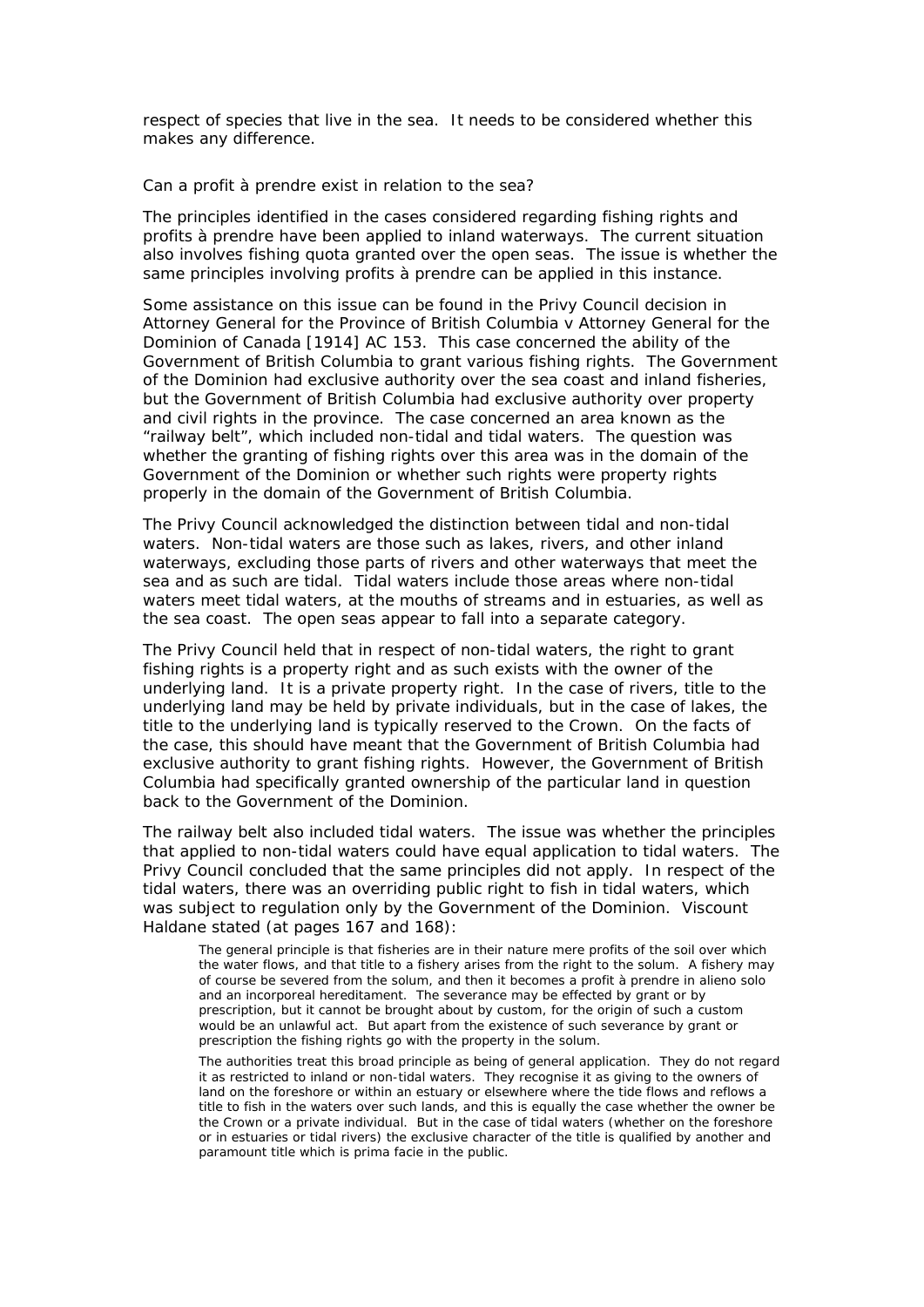From these passages, it can be seen that the Privy Council accepted the general principle that fishing rights attach to the land under the water. These rights can be severed, at which point they become profits à prendre. The Privy Council noted that the authorities had treated this general principle as applying to inland waterways as well as tidal waters. However, Viscount Haldane noted a further factor that affected the application of the principle to tidal waters: the overriding public right to fish in tidal waters.

The Privy Council noted that the nature of the public right was "not easy to define". However, the public right was regarded as paramount, which led Viscount Haldane to conclude (at page 173):

So far as the waters are tidal the right of fishing in them is a public right subject only to regulation by the Dominion Parliament.

Therefore, while the general principle is accepted in respect of non-tidal or inland waterways, the Privy Council concluded that it does not apply in respect of tidal waters. The reason for this is that there is an overriding public right to fish in tidal waters. The Privy Council also reached the same conclusion in relation to the open seas. In specifically addressing fishing rights in waters below the mean low water mark and in the open seas, Viscount Haldane stated (at page 173):

Their Lordships have already expressed their opinion that the right of fishing in the sea is a right of the public in general which does not depend on any proprietary title, and that the Dominion has the exclusive right of legislating with regard to it.

The effect of this is that the Privy Council rejected the application of the profit à prendre concept in respect of fishing rights relating to tidal waters and the open seas. The basis for the rejection of the profit à prendre concept in relation to fishing rights in respect of tidal waters and the open seas is the existence of an overriding public right to fish in the sea. According to the Privy Council, this title is "paramount" and subject only to regulation by Parliament.

The existence of the overriding public right to fish in the sea was a sufficient basis for the Privy Council to decide the matter in *British Columbia*. However, it is noted that even if the public right had not existed, the Privy Council would not automatically have concluded that the fishing rights were profits à prendre. As a profit à prendre is an interest in land, the person granting the fishing rights needs to have a sufficient interest in the land before the fishing right can be a profit à prendre. Therefore, before the Privy Council could have concluded that the fishing rights were profits à prendre (in the absence of the public right to fish), it would need to be established that the Crown owned the land under the sea in respect of which the fishing rights were granted. The Privy Council regarded the issue as a difficult one, and one that it considered it did not need to answer. Viscount Haldane stated (at page 174):

But their Lordships feel themselves relieved from expressing any opinion on the question whether the Crown has a right of property in the bed of the sea below low water mark to what is known as the three-mile limit because they are of the opinion that the right of the public to fish in the sea has been well established in English law for many centuries and does not depend on the assertion or maintenance of any title in the Crown to the subjacent land.

Therefore, the particular issue of whether the Crown owns the seabed appears to be a complex issue in English law. While the Privy Council did not reach a conclusion in respect of this matter, it seems clear that the court considered it would have been relevant to a positive finding that the fishing rights were profits à prendre (although the Privy Council concluded that it was not a profit à prendre because of the overriding public right).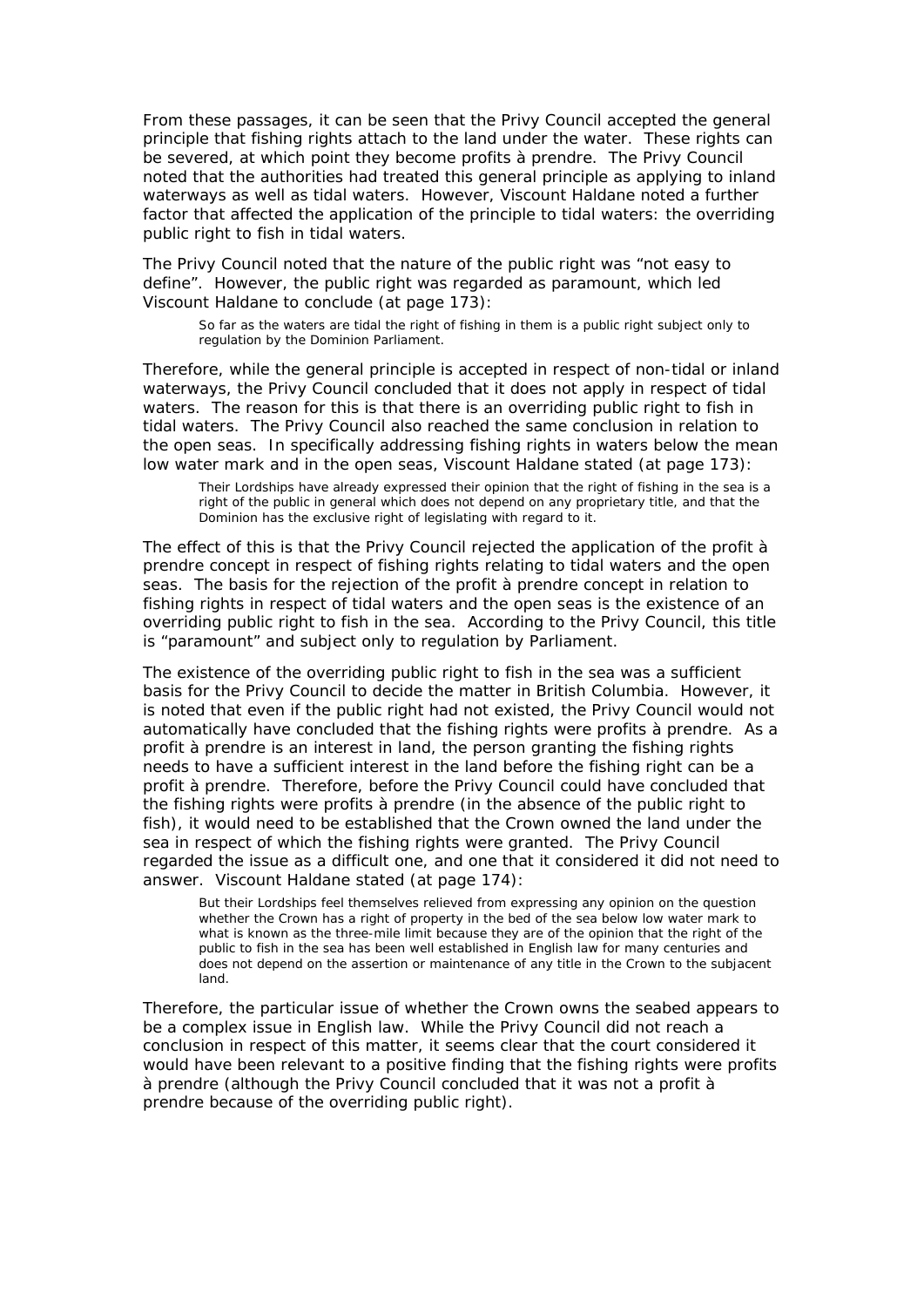### *Application to fishing quota*

In determining whether fishing quota might be in the nature of a profit à prendre, it is necessary to consider the factors established by the cases and then compare these with the individual transferable quota and annual catch entitlements.

The first characteristic of a profit à prendre is that it is a right to take something from land. The cases have held that this extends to taking fish from water that flows over land. Under the Fisheries Act 1983, fishing quota might have been argued to satisfy this requirement as being a right to take fish from water that flows over land. Under the Fisheries Act 1996, the position is less arguable. The introduction of the concept of an annual catch entitlement that is severable from the fishing quota perhaps indicates that the right to fish is one step removed from the individual transferable quota. However, given that the annual catch entitlement is generated by the individual transferable quota it is considered that individual transferable quota and the annual catch entitlement can still be regarded as ultimately giving rise to a right to take fish from water that flows over land.

The second point is that fishing quota are granted in relation to several different species. These include freshwater species (found in internal waterways) as well as deep sea species. It is considered that there is no express differentiation in the Fisheries Acts of the rights provided in relation to the different species. Accordingly, it is considered that any determination of the nature of the property rights obtained in relation to fishing quota has to apply equally to all quota across the various species.

Against this background, the Privy Council decision in *British Columbia* that an overriding public right to fish in the sea was inconsistent with the existence of a fishing right in the nature of a profit à prendre in relation to the seas poses a potential problem for the characterisation of fishing quota as a profit à prendre. The Privy Council considered that the public right was "paramount" and subject only to regulation by Parliament. The acknowledgement that this public right is subject to regulation by Parliament is important in the New Zealand context. It appears that Parliament in New Zealand has regulated the right to fish in the sea through the Fisheries Acts and associated legislation. While a public right to fish in the sea still appears to exist (with the right being limited as to the size and number of fish that may be caught), it seems clear that this is no longer an overriding public right to fish. The rights created under the quota management system now appear to be the paramount rights. The effect of this is that it is considered that the primary concern of the Privy Council in *British Columbia* does not appear to be as relevant in a New Zealand context.

The final characteristic of a profit à prendre is that it is an interest in land. This means that the profit à prendre needs to have been created by a person with a legal interest in the land. In this regard, problems may exist for fishing quota granted in respect of freshwater species. In relation to inland waterways, the owner of the adjacent land generally owns the land lying under the waterway where the waterway is contained on the land owned by the person, and to the midpoint where the waterway forms a border of the property. This principle is subject to certain exceptions where the Crown has asserted ownership of the underlying land – as may have occurred in the case of lakes and navigable rivers. Thus, the case for a fishing quota being regarded as a profit à prendre encounters difficulties in relation to fishing quota allocated in respect of freshwater species, because it is not clear whether the Crown would own all of the underlying land in question, from which it could grant an interest in land in the nature of a profit à prendre.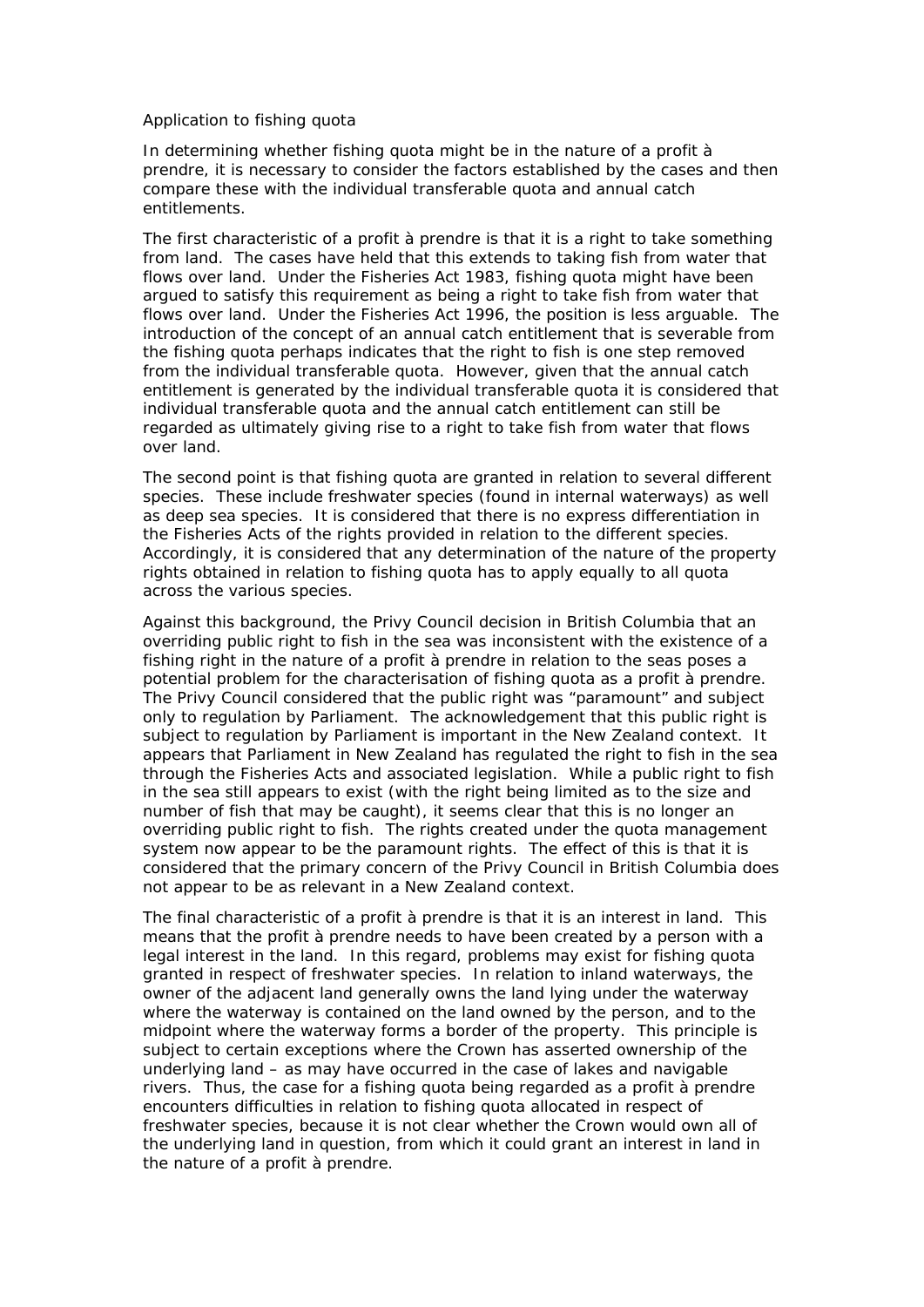The situation is even more uncertain in relation to the seabed and foreshore. "Sovereign rights" are conferred on New Zealand in respect of its exclusive economic zone (comprising those areas of the sea, seabed, and subsoil that are beyond and adjacent to the territorial sea, and extending 200 nautical miles from the coast) through article 56 of the United Nations Convention on the Laws of the Sea. However, New Zealand did not ratify the convention until 19 July 1996, meaning that any fishing quota allocated between 1986 and 1996 could not have been granted by the Crown relying on the rights conferred under the convention.

In any case, in *Ngati Apa v Attorney-General* [2003] NZCA 117 (19 June 2003), the Court of Appeal held that the vesting provision in section 7 of the Territorial Sea, Contiguous Zone, and Exclusive Economic Zone Act 1977 was not sufficient to extinguish the customary title where it was found to exist. The court found that the Act was primarily concerned with sovereignty, not property rights. The title vested in the Crown was "radical title" (title acquired with the acquisition of sovereignty), which was not inconsistent with native title.

The Foreshore and Seabed Act 2004 was subsequently enacted, and expressly vested the "public foreshore and seabed", as defined under that Act, in the Crown. Section 13(1) of the Foreshore and Seabed Act 2004 provides that full legal and beneficial ownership of the "public foreshore and seabed" is vested in the Crown. The "public foreshore and seabed" as defined in that Act, extends only as far as the outer limits of the territorial sea, which remains at 12 nautical miles from the coast of New Zealand. The effect of this legislative amendment is to 'reinstate' the Crown's full ownership of the seabed of the territorial sea. However, fishing quota are granted in respect of quota management areas, which extend 200 nautical miles from the mean high water mark along the coast of New Zealand. The Foreshore and Seabed Act 2004 does not deal with the areas that extend beyond the territorial sea. Accordingly, whether the Crown owns a sufficient interest in the land from which it could grant an interest in the nature of a profit à prendre is unclear.

There are further factors from which guidance can be obtained as to whether fishing quota can be regarded as a profit à prendre. When the fisheries legislation is considered as a whole and in a wider statutory setting, it is considered that other factors support a conclusion that Parliament did not intend a fishing quota to be a profit à prendre. An example is the Forestry Rights Registration Act 1983, where Parliament specifically refers to a forestry right being a profit à prendre. The absence of a similar provision in relation to fishing quota perhaps becomes more significant. A further example is the Personal Property Securities Act 1999 where individual transferable quota and annual catch entitlements are specifically excluded from the ambit of that Act under section 23(e)(xii). While excluding fishing quota in general from an Act dealing with personal property might tend to support a conclusion that individual transferable quota and annual catch entitlements are perhaps rights that arise under a profit à prendre, an interest in land, and not personal property, the method of exclusion suggests that Parliament did not exclude them on this basis. The exclusion provisions in section 23(e) of the Personal Property Securities Act 1999 contain general exclusions for interests in land, and a specific exclusion for individual transferable quota and annual catch entitlements. If individual transferable quota and annual catch entitlements were regarded as rights that arise under a profit à prendre and an interest in land, the specific exclusion would not have been needed.

The result is that there are difficulties with individual transferable quota and annual catch entitlements being regarded as rights that arise under a profit à prendre. While there are similarities between their characteristics and the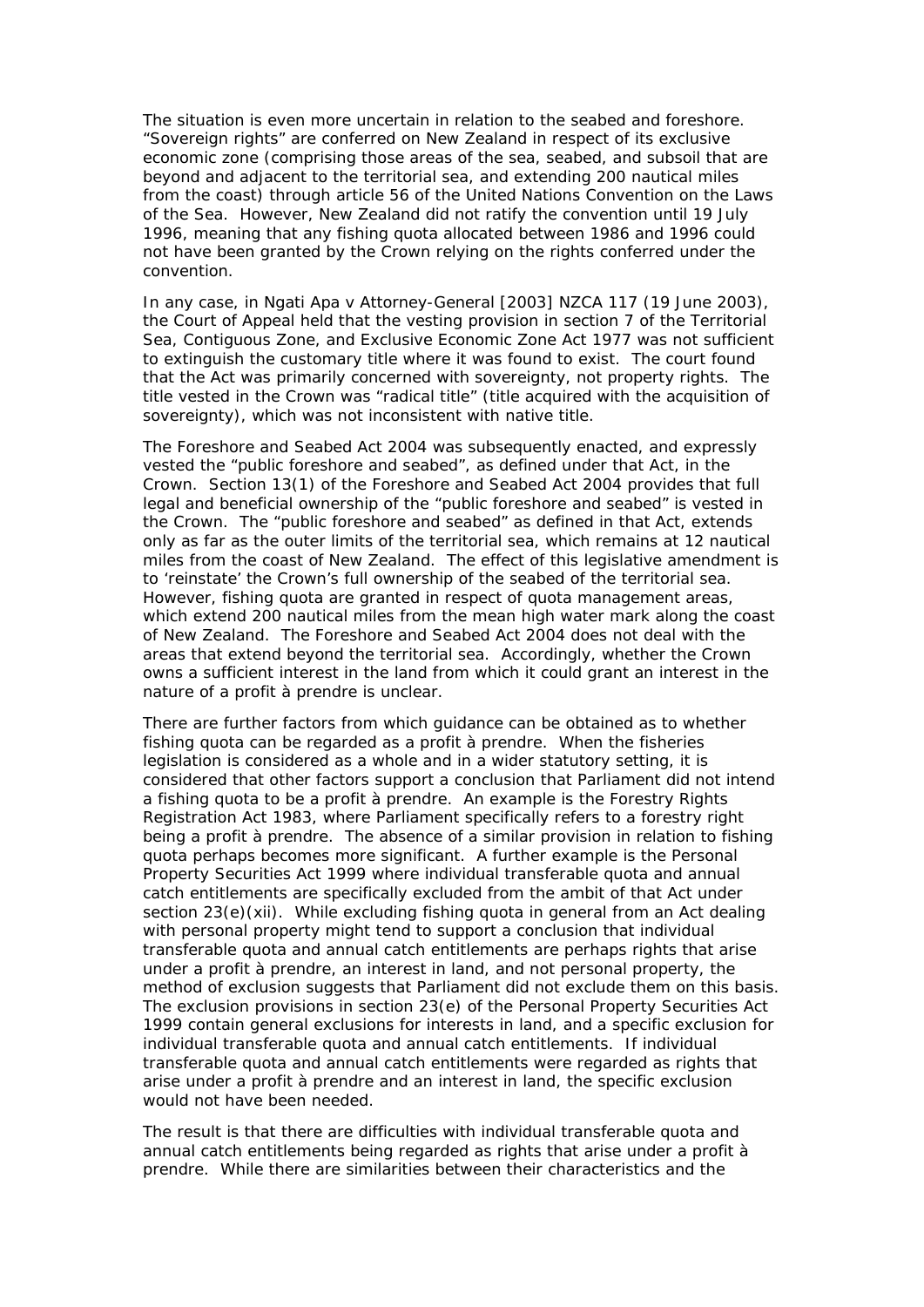characteristics of a profit à prendre, there are also fundamental inconsistencies in the characteristics that indicate that individual transferable quota and annual catch entitlements are not rights that arise under a profit à prendre. For example, regarding fishing quota (whether individual transferable quota or annual catch entitlements) as a profit à prendre leads to difficulties in relation to individual transferable quota and annual catch entitlements allocated in respect of freshwater species because the Crown would not own all of the underlying land in question, from which it could grant an interest in land in the nature of a profit à prendre. The effect of these conclusions on the nature of individual transferable quota and annual catch entitlements leads to the possibility that individual transferable quota and annual catch entitlements are unique property rights, with the rights and obligations in respect of the property determined from the statute creating the right (as alluded to earlier).

### *Unique property right*

The decision in *British Columbia* was cited with approval by the full High Court of Australia in *Harper v Minister for Sea Fisheries* (1989) 168 CLR 314. While this case concerned whether payments made by commercial fishers for fishing licences were a "tax", the court made useful observations regarding the nature of the Australian fishing licence system. The court noted the similarities between the rights obtained under a commercial licence and the rights obtained under a profit à prendre. However, the court concluded that the fishing rights were not profits à prendre, but instead were statutory rights created under the particular statutory regime. Mason CJ and Deane and Gaudron JJ stated (at page 325):

The right of commercial exploitation of a public resource for personal profit has become a privilege confined to those who hold commercial licences. This privilege can be compared to a profit à prendre. In truth, however, it is an entitlement of a new kind created as part of a system for preserving a limited public natural resource in a society which is coming to recognize that, in so far as such resources are concerned, to fail to protect may destroy and to preserve the right of everyone to take what he or she will may eventually deprive that right of all context.

### *Conclusion on the nature of fishing quota*

From the above analysis, it is concluded that individual transferable quota and annual catch entitlements are not usufruct rights nor are they the sale of goods coupled with a licence. It is noted, however, that the rights granted under the individual transferable quota and annual catch entitlements are similar to the rights that arise under a profit à prendre. The individual transferable quota generates an annual catch entitlement that provides a person with the right to take a certain amount of a certain item (being a species of fish) from a certain area. These are the basic characteristics of a profit à prendre. While the rights seem similar, the courts have held that a profit à prendre cannot exist in respect of tidal waters and the open seas, and further that only the owner of an interest in land can create a profit à prendre. As the Crown ownership of the land under the water in respect of which an individual transferable quota is granted is not completely determined and for the various other reasons considered above, it is concluded that individual transferable quota and annual catch entitlements are not profits à prendre.

The effect of this is that individual transferable quota and annual catch entitlements cannot be categorised as usufruct rights, sales of goods coupled with a licence, or profits à prendre. Individual transferable quota and annual catch entitlements have to be regarded as unique property rights, with their characteristics determined from the provisions of the fishing legislation as set out by Tipping J in *New Zealand Fishing Industry Association*. This is consistent with the Australian decision in *Harper*. It could also be seen to be consistent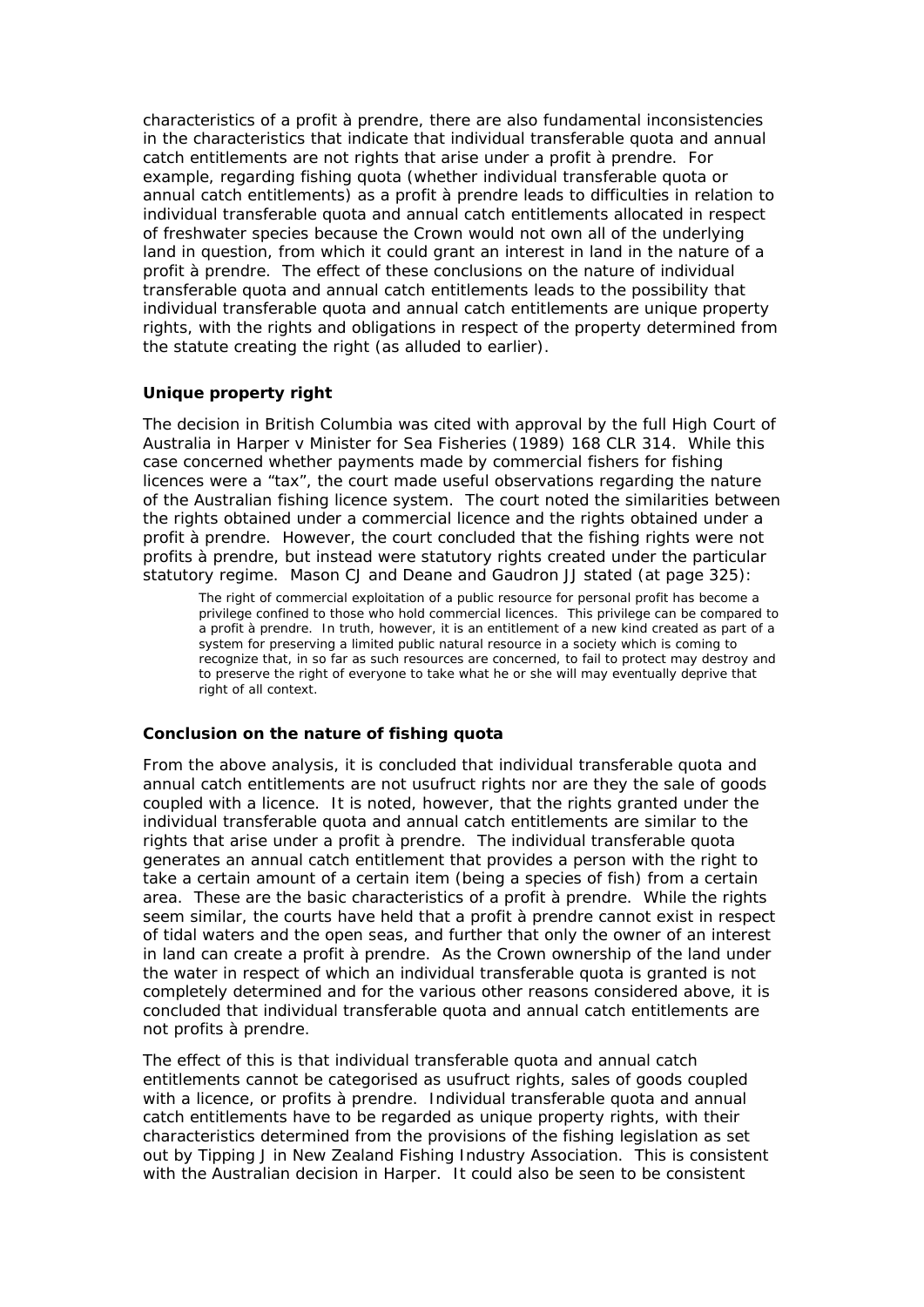with the position set out by the Law Commission referred to above, where the rights are akin to, but not the same as, a profit à prendre. It also reflects the statement made by Baragwanath J in *Antons Trawling Co Ltd*.

It is noted that the general characteristics of individual transferable quota were set out in section 27 of the Fisheries Act 1996, but that section has since been repealed. It is considered that section 27 was repealed as being redundant, in that it merely summarised the characteristics found in other sections of the Fisheries Act 1996.

### **Coastal permits and certificates of compliance**

The definition of "goods" in the Goods and Services Tax Act 1985 requires that the item concerned be either real or personal property. The nature of coastal permits and certificates of compliance needs to be considered.

### *Nature of a resource consent and certificate of compliance*

Section 87 of the Resource Management Act 1991 defines a "resource consent" to include a consent to do something in a coastal marine area that otherwise would contravene certain provisions of the Resource Management Act and calls this kind of consent a "coastal permit". Both these terms, "resource consent" and "coastal permit" are relevant because some provisions of the Resource Management Act relate to coastal permits and some relate to the more general resource consent.

Section 88 of the Resource Management Act 1991 provides that resource consents are to be obtained from the local or regional council by application. Section 139 of the Resource Management Act provides that where an activity may be lawfully carried out without a resource consent, a certificate of compliance must be applied for instead. Section 139(6) deems a certificate of compliance to be a resource consent with the result that the provisions of the Resource Management Act are to apply accordingly. Being a "resource consent" means that the rights attaching to the resource consent are governed by section 122 of the Resource Management Act.

Section 122 of the Resource Management Act 1991 states that "a resource consent is neither real nor personal property". This statement is interesting. It is well established that all property is either real or personal property. On this basis, the only sensible interpretation that can be placed on this provision is that Parliament did not want all of the common law and other rights that would automatically attach to property of this nature to attach to resource consents. Parliament must have wanted to regulate the rights that attach to a resource consent. This is consistent with the rest of the section, which goes on to deal with the characteristics of resource consents for the purposes of other legislation. Unfortunately, there is no statement regarding the revenue Acts. The issue, therefore, is whether the statement in section 122 of the Resource Management Act 1991 applies to the Goods and Services Tax Act 1985.

### *Not real nor personal property*

In determining whether section 122 of the Resource Management Act 1991 affects the classification of a resource consent as a "good" under the Goods and Services Tax Act 1985, several observations can be made.

The first observation is that the definition in section 122 of the Resource Management Act 1991 is not a standard definition. It is not contained in section 2 of the Resource Management Act along with all the other definitions that are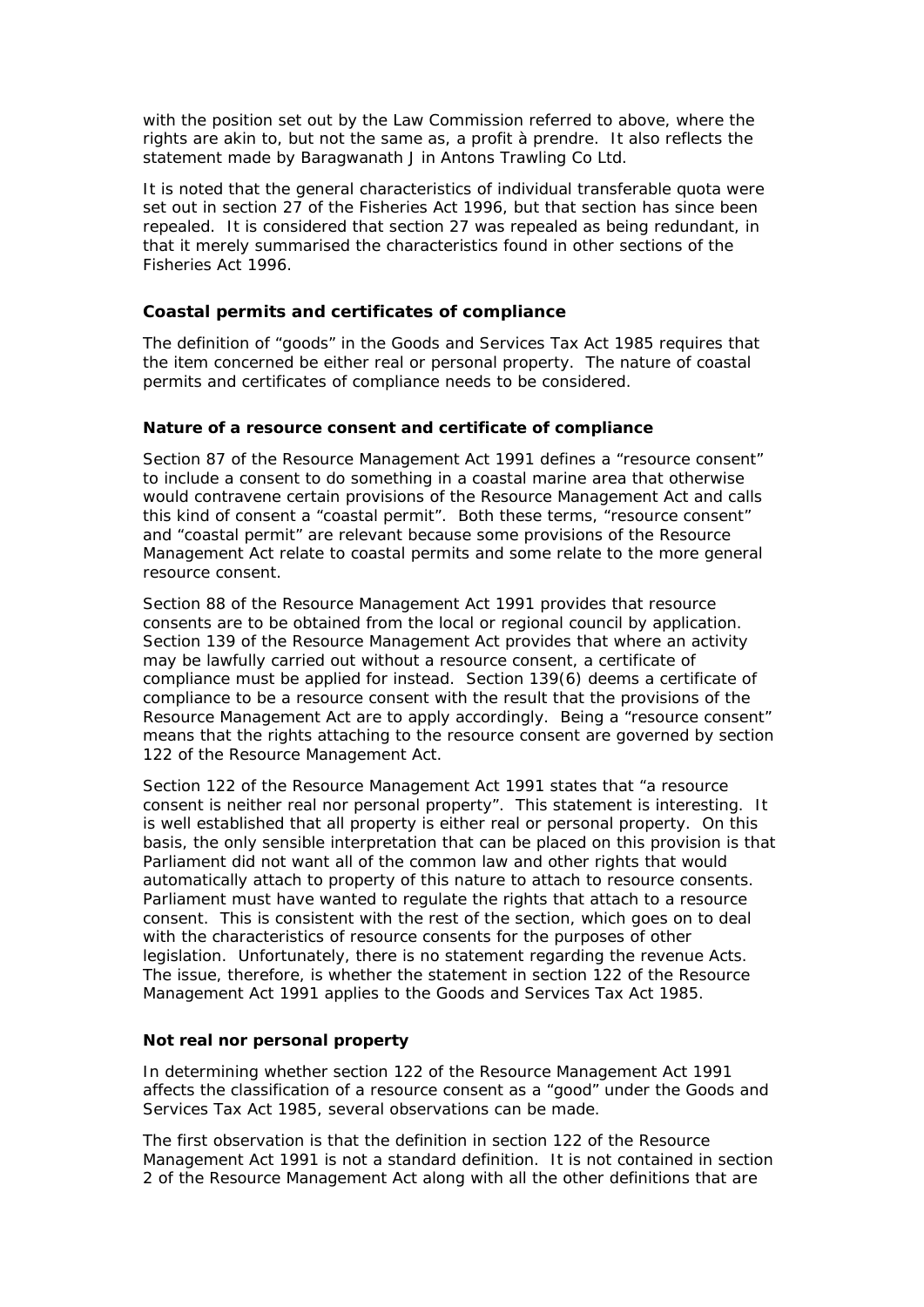prefaced with the words "for the purposes of this Act". Therefore, Parliament may well have intended section 122 to have an application wider than simply the Resource Management Act.

A second observation can be derived from the wording of section 122 of the Resource Management Act 1991. After making the initial statement that a resource consent is not real or personal property, the section provides specific exceptions where resource consents are to be regarded as having the characteristics of personal property in several specific Acts and circumstances. One of these Acts is the Personal Property Securities Act 1999. The Goods and Services Tax Act 1985 is not included as one of the exceptions in section 122.

This seems a clear indication from Parliament that the opening statement was intended to apply to the Acts that are dealt with in the section. To take the Personal Property Securities Act 1999 as an example, it seems from the plain wording of the section that Parliament intended that the opening words of the section would have meant that resource consents were not real or personal property for the purposes of that Act. This was why Parliament inserted subsection (4) to make it clear that for the purposes of that Act, it was appropriate for a resource consent to be regarded as goods within the meaning of that Act. This, however, does not make a resource consent goods or personal property for other purposes though.

On this basis, it seems that the statement in section 122 of the Resource Management Act 1991, that resource consents are neither real nor personal property, would also apply for the purposes of the Goods and Services Tax Act 1985. By not making a specific exception for the Goods and Services Tax Act, it is only possible to assume that Parliament was content with the initial statement applying to the Goods and Services Tax Act.

The third observation, which follows from the second, is that the intention of the section is apparent from the words used. By making the statement that a resource consent is neither real nor personal property, Parliament has created a legal fiction. A resource consent has the general characteristics of property, and the law has only two categorisations of that property – real and personal. Therefore, in discerning the intention of Parliament in making this statement, the most logical conclusion is that Parliament did not want the natural common law rights to attach to a resource consent that would attach as a matter of course if the resource consent were real or personal property.

It has been established that resource consents, and therefore coastal permits and certificates of compliance, are deemed not to be "personal or real property" under section 122 of the Resource Management Act 1991. It has also been established that this deeming provision operates for purposes outside the Resource Management Act and so also affects the Goods and Services Tax Act 1985. Unlike the Personal Property Securities Act 1999, the Goods and Services Tax Act is not excluded from the operation of section 122. Therefore, coastal permits and certificates of compliance are not personal or real property but, as resource consents, are statutory rights created under the Resource Management Act.

### **Legislation**

Having established the nature of fishing quota and coastal permits and certificates of compliance, the next issue involves determining the relevant GST legislation.

Section 20 of the Goods and Services Tax Act 1985 concerns the calculation of the amount of tax payable. Section 20(1) provides that every registered person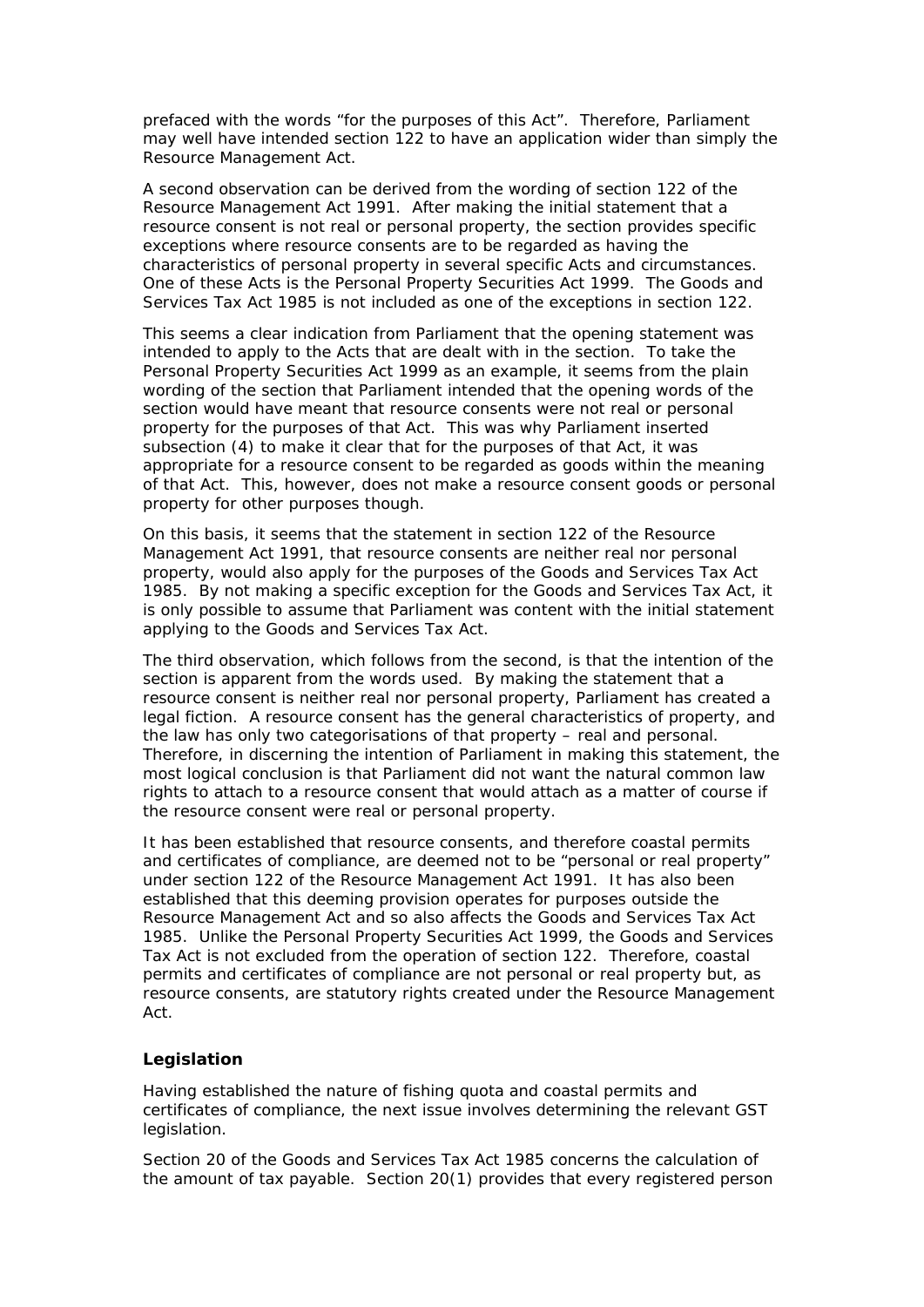shall calculate the amount of GST payable by that person in accordance with the provisions of section 20. In relation to secondhand goods, section 20(2) requires sufficient records to be maintained of supplies of secondhand goods. Section 20 also deals with input tax deductions. In particular, section 20(3) provides that a person may deduct input tax paid in relation to the supply of secondhand goods to which section 3A(1)(c) of the input tax definition applies, to the extent that a payment in respect of that supply has been made during that taxable period in calculating the amount of output tax payable by that person. Section 20(3) also takes account of taxpayers who operate on different accounting bases.

Under section 20(3) of the Goods and Services Tax 1985, a registered person may deduct from the amount of output tax payable, an amount of "input tax" in accordance with paragraph (a) or paragraph (b). "Input tax" is defined in section 3A. Section 3A(1)-(3) provides:

- **(1)** Input tax, in relation to a registered person, means
- (a) tax charged under section 8(1) on the supply of goods and services made to that person, being goods and services acquired for the principal purpose of making taxable supplies:
- (b) tax levied under section 12(1) of this Act on goods entered for home consumption under the Customs and Excise Act 1996 by that person, being goods applied or acquired for the principal purpose of making taxable supplies:
- (c) an amount determined under subsection (3) after applying subsection (2).

**(2)** In the case of a supply by way of sale to a registered person of secondhand goods situated in New Zealand, the amount of input tax is determined under subsection (3) if—

- (a) The supply is not a taxable supply; and
- (b) The goods are not supplied by a supplier who—
	- (i) Is a non-resident; and
	- (ii) Has previously supplied the goods to a registered person who has entered them for home consumption under the Customs and Excise Act 1996; and
- (c) The goods are acquired for the principal purpose of making taxable supplies and—
	- (i) The taxable supplies are not charged with tax at the rate of 0% under section  $11A(1)(q)$  or  $(r)$ ; or
	- (ii) The taxable supplies are charged with tax at the rate of 0% under section  $11A(1)(q)$  or  $(r)$  and the goods have never, before the acquisition, been owned or used by the registered person or by a person associated with the registered person.
- **(3)** The amount of input tax is –
- (a) if the supplier and the recipient are associated persons, the lesser of
	- (i) the tax included in the original cost of the goods to the supplier; and
	- (ii) the tax fraction of the purchase price; and
	- (iii) the tax fraction of the open market value of the supply; or
- (b) if the supplier and the recipient are associated persons and the supplier is deemed to have made a supply of the goods under section 5(3) that has been valued under section 10(7A), the lesser of –
	- (i) the tax fraction of the open market value of the deemed supply under section 5(3); and
	- (ii) the tax fraction of the purchase price; and
	- (iii) the tax fraction of the open market value of the supply; or
- (c) if the supplier and the recipient are associated persons and the supplier is deemed to have made a supply of the goods under section 5(3) that has been valued under section 10(8), the lesser of
	- (i) the tax fraction of the valuation under section 10(8) of the deemed supply under section 5(3); and
	- (ii) the tax fraction of the purchase price; and
	- (iii) the tax fraction of the open market value of the supply; or
- (d) if the supplier and the recipient are not associated persons and the supply is not the only matter to which the consideration relates, the lesser of –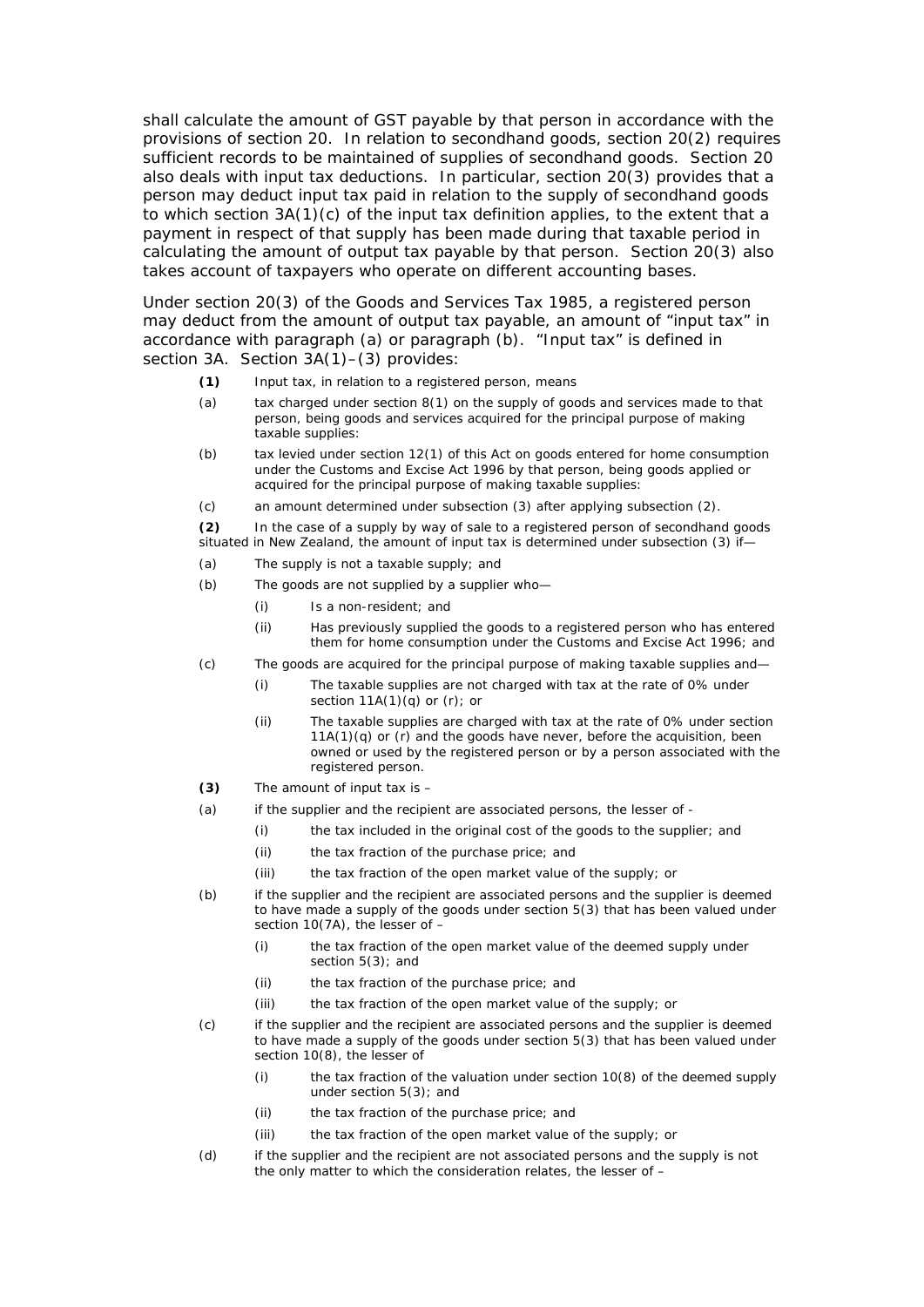- (i) the tax fraction of the purchase price; and
- (ii) the tax fraction of the open market value of the supply; or
- (e) in all other cases, the tax fraction of the consideration in money for the supply.

Section 3A(1)(c) of the definition of "input tax" is the relevant provision. It refers to the calculation of input tax through subsections (2) and (3) when the supply is one of "secondhand goods". The term "secondhand goods" is defined in section 2:

**Secondhand goods** does not include

- (a) Secondhand goods consisting of any fine metal; or
- (b) Secondhand goods which are, or to the extent to which they are, manufactured or made from gold, silver, platinum, or any other substance which, if it were of the required fineness, would be fine metal: or
- (c) Livestock:

Section 2 also defines the term "goods":

**Goods** means all kinds of personal or real property; but does not include choses in action, money or a product that is transmitted by a non-resident to a resident by means of a wire, cable, radio, optical or other electromagnetic system or by means of a similar technical system:

### **Application of the legislation**

The starting place to determine whether a GST input tax credit is available to a registered person is section 20(3) of the Goods and Services Tax Act 1985. Irrespective of the basis of registration, the Act provides similar tests for claiming an input tax credit in respect of supplies of secondhand goods. The claim is limited to the amount of "input tax" in relation to a supply of goods or services to that registered person, "to the extent that a payment in respect of that supply has been made during the taxable period".

The relevant definition of "input tax" is in section 3A(1)(c) of the Goods and Services Tax Act 1985. In determining the input tax under paragraph (c) it is necessary to consider subsections (2) and (3). Leaving aside the associated persons provisions (which are not relevant to the current rulings), six requirements need to be satisfied under the two subsections. These requirements are that:

- (i) there be a supply by way of sale;
- (ii) the supply not be a taxable supply;
- (iii) the supply be made to a GST-registered person;
- (iv) the supply be of secondhand goods;
- (v) the secondhand goods be situated in New Zealand at the time of supply; and
- (vi) the secondhand goods are acquired for the principal purpose of making taxable supplies.

Most of these requirements are specified in the rulings to ensure they will be satisfied in every instance in which the ruling applies. However, the requirement that the supply be of secondhand goods needs to be considered in detail because it cannot be specified in the rulings. Therefore, it is necessary to determine whether individual transferable quota, annual catch entitlements, coastal permits and certificates of compliance can be secondhand goods.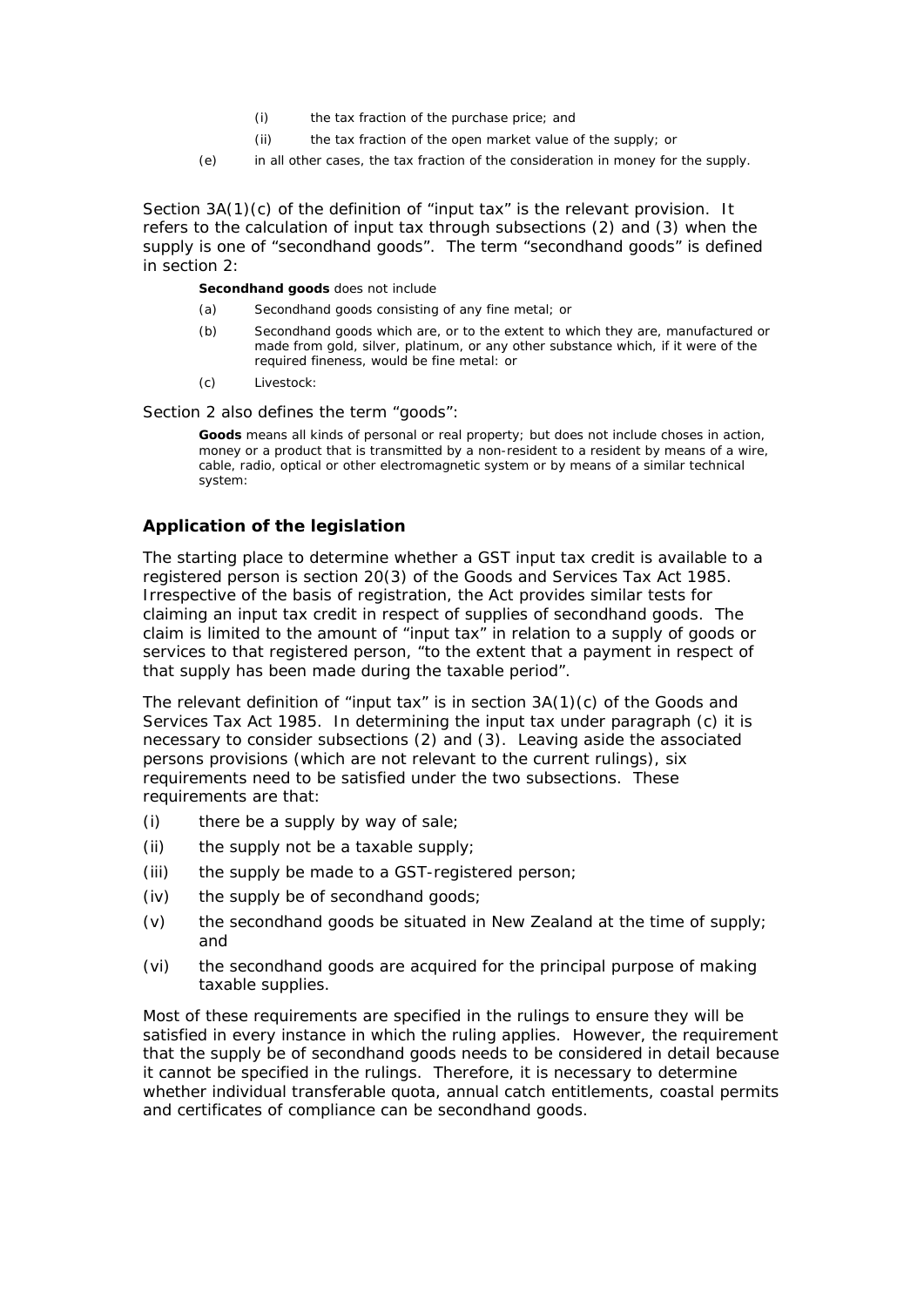#### *"Secondhand goods"*

The definition of "secondhand goods" does not define the term, but prescribes a list of things that are not included in the meaning of "secondhand goods". Fishing quota, coastal permits, and certificates of compliance are not excluded under the definition. As the definition gives little indication as to what is included in the term, regard needs to be had to the ordinary meaning of "secondhand goods".

The first observation is that "secondhand goods" is a composite term. It relates to items that are first of all "goods", and then the subset of those goods that can be described as "secondhand".

#### *"Goods"*

In considering what is comprised in the term "goods", assistance can be found in section 2 of the Goods and Services Tax Act 1985. "Goods" is defined widely in the initial part of the definition, and then subjected to three specific exclusions. It includes all kinds of real and personal property, but excludes choses in action, money and electronic products (only the first of which is relevant here). Therefore, it is necessary to establish whether fishing quota, coastal permits, and certificates of compliance are real or personal property and then, whether they are choses in action.

#### *"Property"*

Before considering the "real" or "personal" aspects of property, the nature of "property" should first be established. The term "property" is not defined in the Act. "Stamp Duty", *Halsbury's Laws of England* (vol 44, 5th ed, Butterworths, London, 2008, paragraph 1,032), provides the following description of "property":

"Property" is that which belongs to a person exclusively of others, and can be the subject of bargain and sale. It includes goodwill, trade marks, licences to use a patent, book debts, options to purchase and other rights under a contract… A revocable licence is not property. An owner of unworked minerals who gives an undertaking to the surface owner not to work them does not thereby convey property, and a grant of a purported exclusive right to carry on a certain business in an area when the grantor has no such right is not a conveyance of property.

A similar view is taken in Garrow and Fenton's *Law of Personal Property* (6th ed, Butterworths, Welington, 1998, at page 2):

The term "property" has at least two meanings within the law of Commonwealth countries including New Zealand. It may signify the title to all rights of ownership in goods or other property; for example, when s 20 of the Sale of Goods Act 1908 provides by r 1 that in a contract for the sale of ascertained goods in a deliverable state the "property" in the goods passes at the time the contract is made, "property" means the title to or ownership of the goods in question. The second, more general use, signifies the thing owned, that over which title is exercised. For example, when it is said that a person's property includes cars, books, royalty rights, and other property it is normally the second sense of the word "property" that is intended. In the first sense a person has property in a particular item; in the second sense, it is said that a person owns certain items of property. The context generally indicates which form is used.

From this, it can be seen that the term "property" is used to describe a wide range of things, both tangible and intangible. Its fundamental characteristics seem to be that it is capable of being owned and that the rights of ownership are capable of being transferred (see, for instance, the House of Lords decision in *National Provincial Bank Ltd v Ainsworth* [1965] 2 All ER 472). "Property" needs to be able to be defined and identified, and have a degree of permanence or stability. Further, it needs to able to be transferred.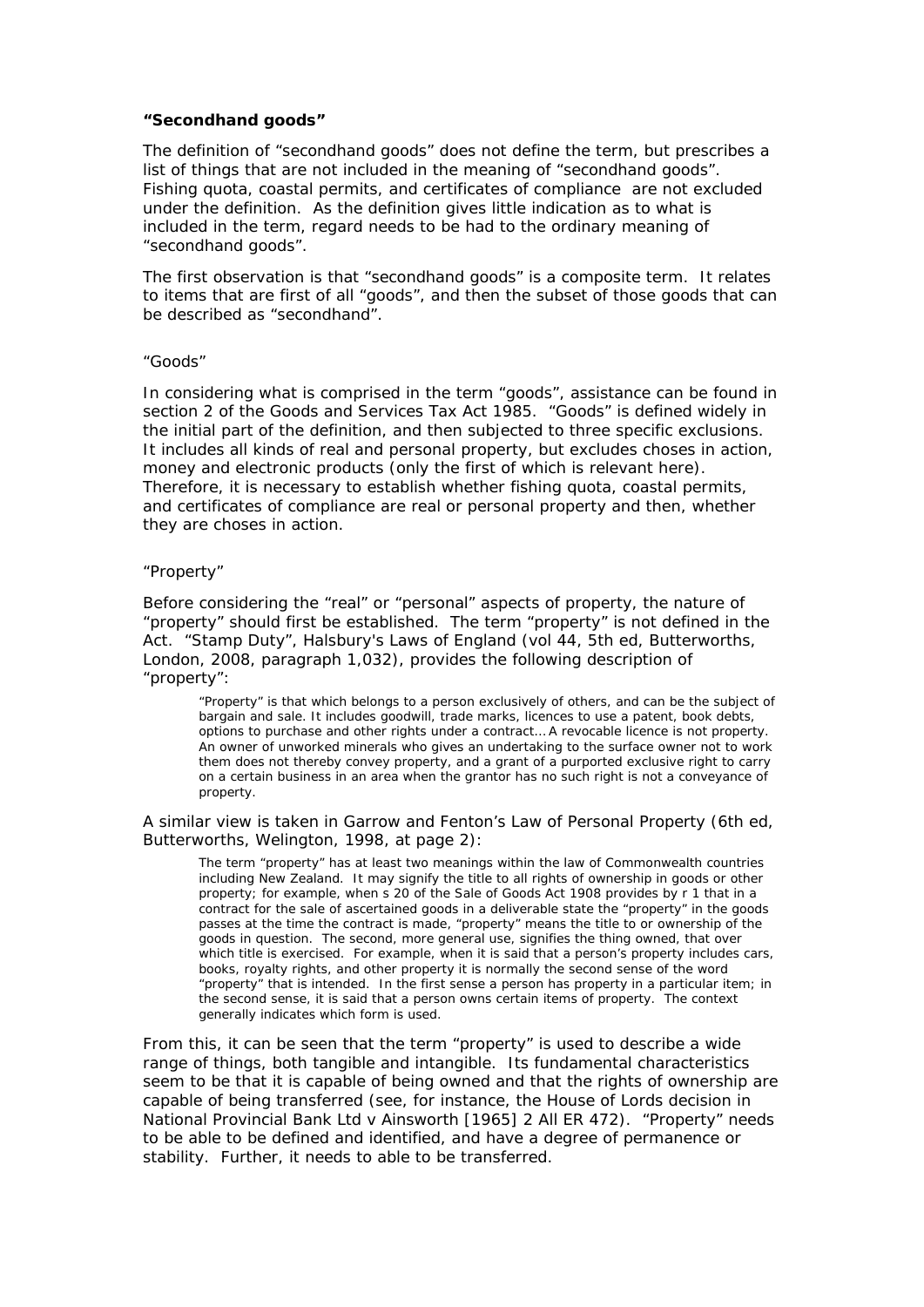#### *"Real" and "personal" property*

It is a well-established principle of English law that all "property" can be categorised as real property or personal property. As Garrow and Fenton in *Law of Personal Property* (6<sup>th</sup> ed, Butterworths, Wellington, 1998, page 1) explain:

The distinction between real property (or realty) and personal property (personalty) is procedural in origin and is derived from the ancient forms of action in English law. In the twelfth century, the possession of freehold land and hereditaments was recoverable by certain actions called "real" actions; by "mixed" actions if both land and damages were claimed and "personal" actions if only damages were claimed. Remedies for interference with goods were seen to be in personam, giving rise to damages, rather than in rem.

The existence of only two classes of property has its origin in these two types of action. The acknowledgement that property is either real or personal is contained in the first sentence of the following quotation from Garrow and Fenton (at page 3):

The distinction between land and personalty requires further qualification. Real property includes, besides estates and interests in land, things which are said to "savour of the realty".

The effect of there being only two classes of property, one being real and the other personal, is that a finding that something is property necessarily means that it will be either real or personal property. There is no third category. Therefore, in terms of the definition of "goods", if the item is "property", then it will be either real or personal property.

A question arises as to to the necessity of determining whether fishing quota are real or personal property. The section includes both types of property and as long as property is one or the other a final determination should not be needed. While this is true, attempting to classify the property as either real or personal helps to determine whether the item is a chose in action. The reason for this is that the distinction between chose in action and chose in possession appears to be limited to personal property.

#### *Exclusion for "choses in action"*

The term "chose in action" is used to describe various types of personal property. It is not a term that is applied to real property. This observation was made in the English case *Torkington v Magee* [1900–3] All ER 991 where Channell J defined the term (at page 994):

Chose in action is a known legal expression used to describe all *personal* rights of property which can only be claimed or enforced by action, and not by taking physical possession. [Emphasis added].

Therefore, a finding that an item is real property means that the exclusion for choses in action will not be relevant. However, a finding that the item is personal property means that the exclusion for choses in action could be relevant. In determining the characteristics of a chose in action, several commentators refer to the above quotation from *Torkington v Magee* as providing a useful working definition.

In a New Zealand context, the Court of Appeal considered the issue in *Re Marshall (Deceased), CIR v Public Trustee* [1965] NZLR 851. This case considered a situation involving a right to demand interest on a loan, and whether this was a chose in action for the purposes of the Death Duties Act 1921. In considering the issue of a "chose in action", McCarthy J stated (at page 860):

The right was property, for property in its wider sense includes all things of value. It was personal property and "all personal things are either in possession or in action. The law knows no *tertium quid* between the two". This celebrated statement of Fry LJ in *Colonial Bank v Whinney* (1885) 30 Ch D 261 at p 285, is familiar to every lawyer. It received, I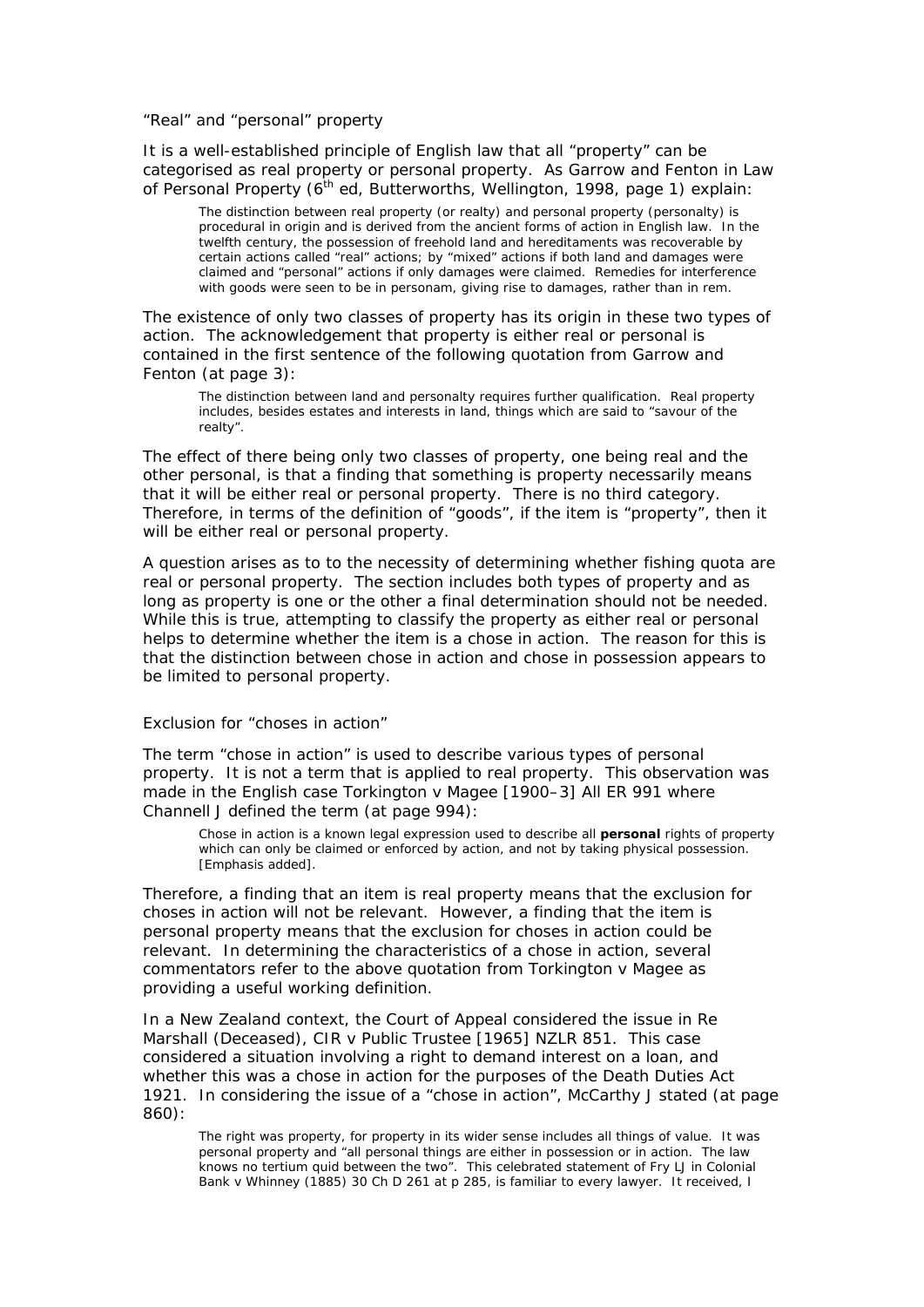think the express, but certainly the implied approval of the House of Lords on appeal ((1886) 11 AC 426).

McCarthy J provides further guidance on the characteristics of choses in action (at page 861):

That is so because if the right to give the notice and the corresponding duty to accept it had been denied, there was no possible method of enforcement other than going to law and thereby **securing not the physical possession of the thing but the advantages of its ownership.** This, says Mr Cyprian Williams in his article in (1895) 11 LQR 223, is the true test, and I agree.

The characteristics that **one cannot take the right into physical possession** (even after judgment in one's favour) and that it **can only be vindicated by Court action**, are the qualifying features of a chose in action and have become the bases of most modern definitions [Emphasis added].

The fundamental characteristic of a chose in action is the same in both authorities. Both authorities refer to the fact that in respect of a chose in action, one cannot take the right into physical possession. Being able to take the thing into possession is a characteristic of a chose in possession. Even if court action is taken to enforce the chose in action, the result may well be that the advantages of ownership are secured rather than actual physical possession of the thing.

#### *"Secondhand"*

…

There have been few cases on the meaning of the term "secondhand goods" in the GST context. In *Case N16* (1991) 13 NZTC 3,142 District Court Judge Barber had to consider whether deer velvet purchased direct from producers by means of commission agents was a secondhand good when it was purchased by a distributor and exporter of deer velvet.

Judge Barber concluded that the deer velvet was not a secondhand good. Judge Barber accepted that the two key concepts underlying whether something is secondhand are previous ownership and previous use. He stated at page 3,148:

I agree with counsel that the concept of secondhand relates to pre-ownership or pre-use. I agree … that the emphasis is on pre-use. I consider that there is quite some commonsense flexibility in ascertaining whether a good is still new or has become secondhand. I do not regard second ownership as necessarily rendering an item secondhand. Many goods pass from manufacturer to wholesaler or retailer to customer or consumer (with other levels of distributors sometimes also involved), and yet are not regarded as secondhand at the consumer purchaser level, even though the item has been used as stock-in-trade at the various distribution levels. The good is not usually regarded as secondhand until it has been used for its intrinsic purpose.

The Taxation Review Authority felt that previous ownership of goods is not in itself necessarily sufficient to meet the test of secondhand in the Goods and Services Tax Act 1985. Usually a previous owner must have also used the goods for their intrinsic purpose.

Subsequently the Court of Appeal considered the meaning of secondhand in *LR McLean & Co Ltd v CIR* (1994) 16 NZTC 11,211. McKay J expressly referred to and agreed with Judge Barber's comments in *Case N16* as to the ordinary meaning of the term "secondhand". Justice Richardson (as he then was) stated (at page 11,213):

The short point of the appeal is whether wool purchased by registered persons from unregistered persons is secondhand goods for the purposes of the 1985 Act. If the expression secondhand goods is given its ordinary and natural meaning it is common ground that it is not within that description. In ordinary usage the expression refers to goods which have been used, although depending on the context it may apply to goods which are no longer new or even in some contexts goods which have simply been previously owned. Mr Harley for the appellants did not seek to draw any distinction based on "use" of the wool by the sellers. The argument for the appellants is that to accord with the scheme

20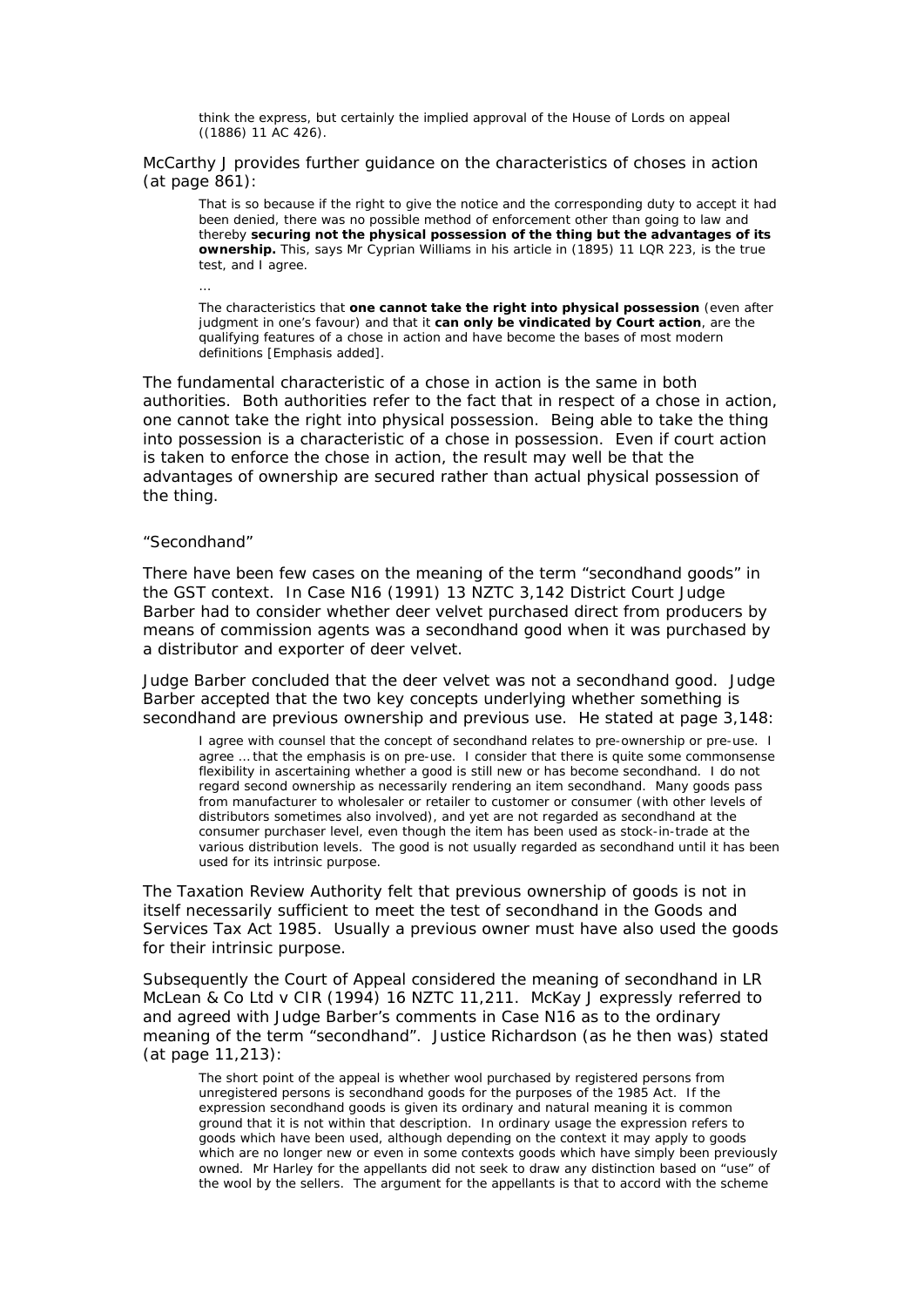and purpose of the legislation the expression has to be given the meaning of any goods which have been purchased by a registered person.

The judgments of the Court of Appeal state that the term "secondhand" should be given its ordinary or normal meaning. While "secondhand" can mean preowned or pre-used, the court concluded that it is not sufficient that the goods were previously owned. If an item were "secondhand" simply through being previously owned, the term "secondhand" would be deprived of any practical meaning according to Richardson J. Therefore, the Court of Appeal concluded that the more relevant factor is whether the goods have been previously used.

The effect of this is that the courts have not extended the meaning of the term "secondhand goods" to goods that have been previously owned but not previously used for their intrinsic purpose.

# **Application to fishing quota**

# *Is fishing quota "property"?*

When these concepts are applied to fishing quota, it seems that both individual transferable quota and annual catch entitlements constitute property. They are definable and identifiable through being granted under a statutory regime. Both are capable of being owned and specific legislative provisions in the Fisheries Act 1996 deal with the ability of individual transferable quota and annual catch entitlements to be transferred. On this basis, it can be accepted that a fishing quota is "property".

# *Is fishing quota real or personal property?*

The next issue is whether individual transferable quota and annual catch entitlements are real or personal property. Their characteristics are determined by considering the legislation under which they are created. Under section 66 of the Fisheries Act 1996 (previously section 28O of the Fisheries Act 1983) the holders of individual transferable quota obtain a right to receive an annual catch entitlement for the species that is the subject of the quota. While the annual catch entitlement is defined by reference to a "quota management area", nothing in either of the Fisheries Acts suggests that it was intended that individual transferable quota or annual catch entitlements gives rise to an interest in land. Therefore, based on this and the earlier conclusion that neither individual transferable quota nor annual catch entitlements are profits à prendre, it is considered that they are neither an interest in land nor real property.

As individual transferable quota and annual catch entitlements are "property" and property is either "real" or "personal", the conclusion that individual transferable quota and annual catch entitlements are not real property leads also to the conclusion that they must be personal property. As individual transferable quota and annual catch entitlements are personal property, they will fall within the words "all kinds of real and personal property" in the definition of "goods" in the Goods and Services Tax Act 1985. Therefore, it is considered that this first part of the definition is satisfied. The next question is whether either of the two exclusions to the definition applies.

# *Is fishing quota a "chose in action"?*

On the issue of whether individual transferable quota and annual catch entitlements are choses in action, it is established by the cases that the fundamental characteristic of a chose in action is that one cannot take the right into physical possession.